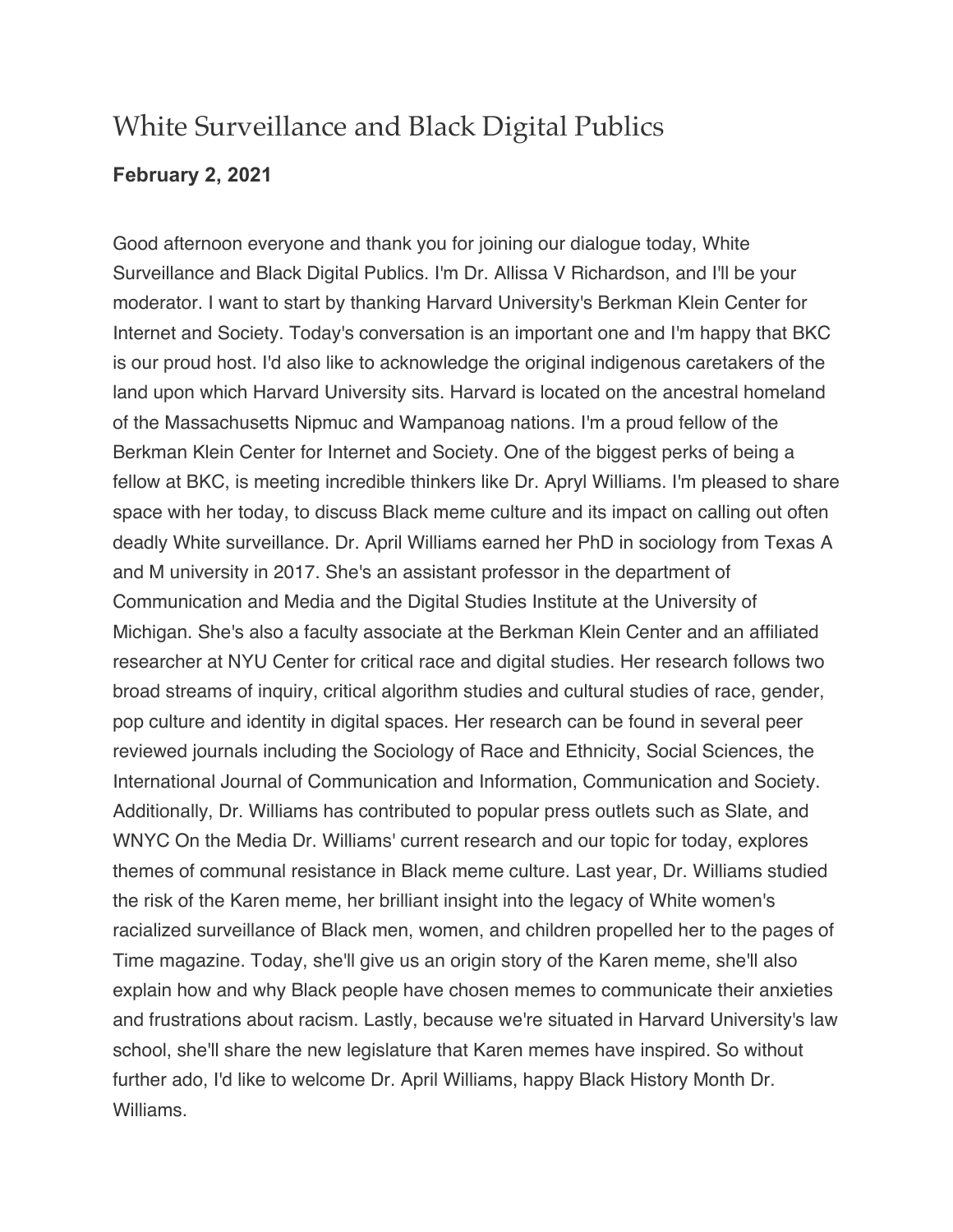Happy Black History Month Dr. Richardson, and thank you again as you've already said to our hosts, BKC and thank you so much to you. You've already done so much work to put this together and I really appreciate it. You're welcome. This is such a great conversation to have, I'm so excited to share this space with you and I think before we even delve into your brilliant research, I'd like to anchor our conversation a little bit with a brief clip, to let everyone know what we're talking about when we say meme, when we talk about the so-called Karen phenomenon, and I think that this little clip from The View will highlight how one of the original Karen memes went viral and launched this digital revolution, so I'm going to share my screen with you all.

 [TV Host] One of the latest chapters in the trend of White folks calling cops on Black people, for like really dubious reasons is, it's like the lady who called the cops on the Black family barbecuing in an Oakland park. And yeah, take a look.

 [Woman] What's going on? [Man] Oh now she doesn't want to talk. [Woman] She doesn't want to talk now. (woman laughing) [Woman] It's illegal to have (indistinct) grill in the park here. [Woman] What kind of grill are you not allowed and why are you so bent out of shape over them being here?

 [Woman] Because it causes extra money from our city to do things when children get injured because of a charcoal explode. (woman laughing)

 [TV Host] So there are some really funny things that came out of this growing backlash against, this kind of behavior and the memes that it's been generated. So here are a couple of my favorites. She's worried about Martin Luther King. (audience laughing) Here she is reporting Rosa Parks, she's off the box, (indistinct) to get off the box. (audience laughing) With Obama, hello officer, it's me Susan there's a Black man in the White House, this cannot be right, I do not feel safe. (audience laughing) And hello officer, it's me Susan, there's an obscene number of colored screaming something about Wakanda being forever. They're being led by someone called the Black Panther, I don't feel safe. (people laughing)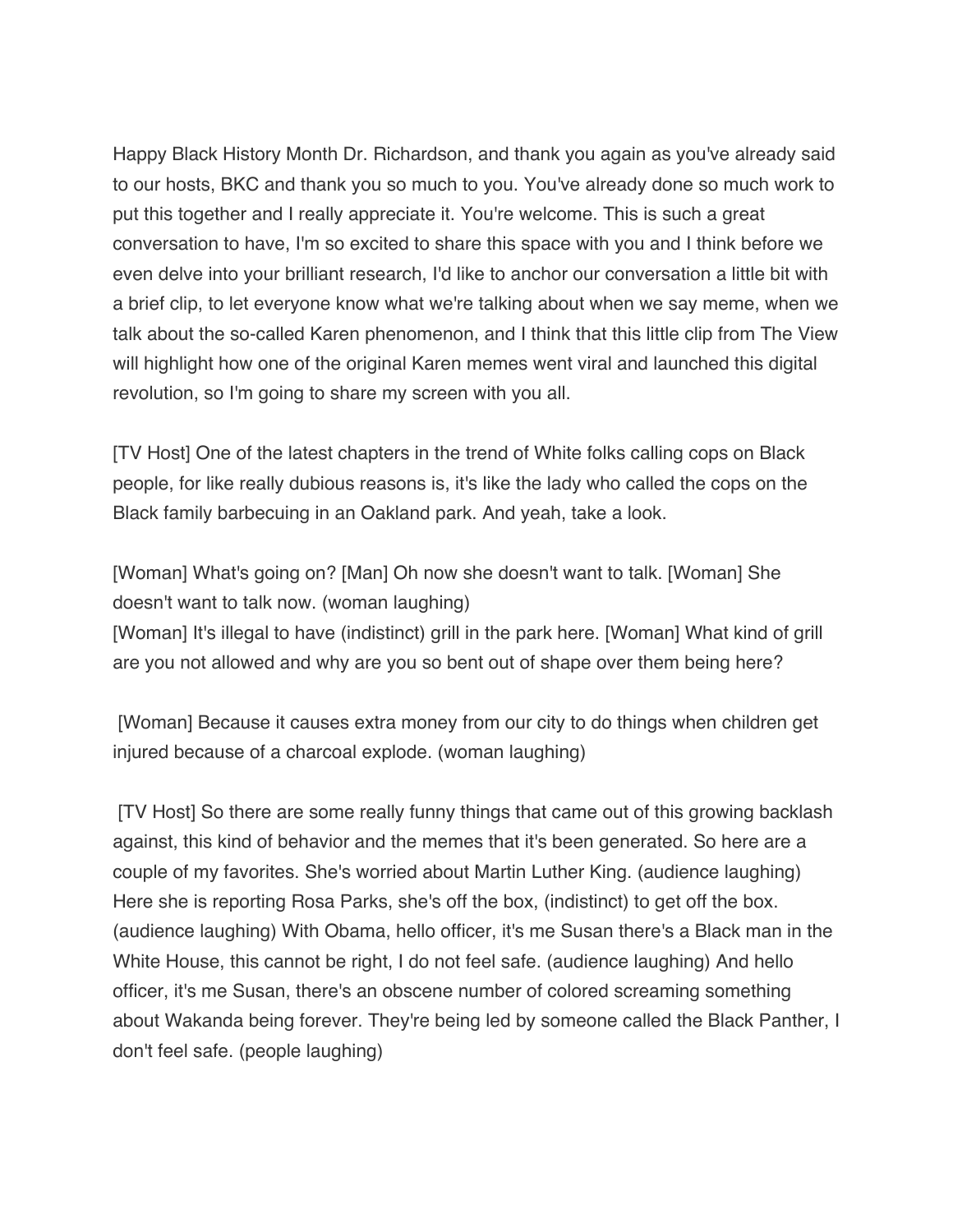[Woman] Oh my God. I love that she's a self-appointed BBQ police.

 [TV Host] She's the BBQ police, you know, it's been happening so often that the people are being the police are being called on people for napping while at Yale and barbecuing and service shopping for the community service on the highway,

[Woman] Out of an Airbnb.

 [TV Host] For walking out of an Airbnb, looking at real estate, this just tickled me so much, because sometimes the best medicine is just to laugh. Right?

 So I'll stop us there. Dr. Williams, I want us to talk a little bit about that idea of laughter being the best medicine and for some people you may think, why do we need medicine? Like what is going on? What is the heart of this meme culture really getting at? I think it's important to mention that although the women of The View did highlight the comedic brilliance of this original Karen meme, we should also remember that underneath these jokes are very real call to action that I'd like you to talk about, to realize that White women's undue surveillance can be deadly for Black people. I'm thinking specifically of Carolyn Bryant who lied about 14 year old Emmett Till groping her and whistling at her lewdly, before he left that convenience store that fateful day, in Money, Mississippi in 1955 and six decades after Till's lynching, Carolyn Bryant broke her silence to Timothy Dyson who was a Duke University professor as you know and she admitted that she lied, but in 2007, a grand jury decided not to indict her or anyone else as an accomplice in the murder. And Emmett Till's cousin Wheeler Parker said at the time "I was hoping that one day she would admit it. "So it matters to me that she did "and it gives me some satisfaction. "It's important to people understanding how the word "of a White person against a Black person was law "and a lot of Black people lost their lives because of it. "It really speaks to history, "it shows what Black people went through in those days". So Dr. Williams, I like what Wheeler said about in those days but you and I know that those days haven't really ended. So can you talk a little bit about the origins of the Karen meme and what Black satire is getting at, when it attacks that practice?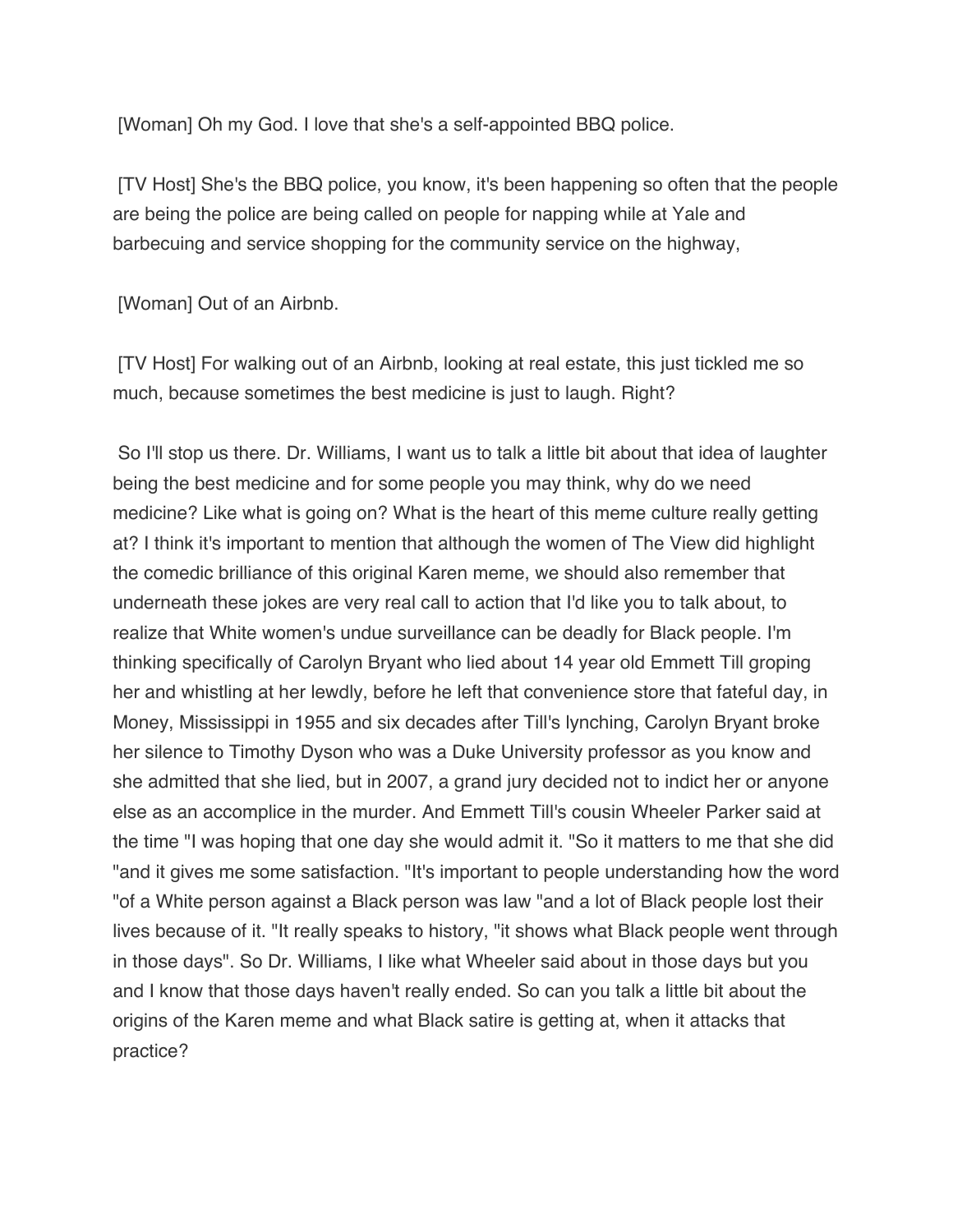Yeah, absolutely. This is a great setup. So definitely there are two competing histories of the origin of the Karen meme and I want to put that out there front and center because I think Redditers like to lay claim to the origin of the Karen meme, sort of at the beginning of the pandemic, when people were saying Karen wants to talk to the manager of the pandemic she's upset because she can't go into grocery stores anymore without a mask, right? Like when we were saying all this conversation about White women in particular, who were mad that their freedoms, their bodily freedoms were now being patrolled now as if it was something new, right? Which is definitely, it's not anything new for women's bodies to be controlled and patrolled either. But also, there's also a long history of Black people nicknaming a White woman, especially entitled White women different nicknames, right? So for there's sort of this convergence where this process of Black people nicknaming all of these folks who are calling the police on Black individuals for non-violent, racially motivated crimes, racially motivated on the part of White people of course, in this instance, there's this convergence with the Karen meme, where before this moment we would maybe call an entitled White woman a Susan or a Becky, which my paper largely focuses on, but at the sort of moment of the pandemic and at the moment of Ahmaud Arbery's case, and also the Amy Cooper which is Central Park Karen, we had this convergence of White women showing their entitlements and calling the police on Black men, women and children, happening at the same time as the sort of height of the pandemic. And so I think that convergence really led to this Karen moment that we're living in right now.

 And a lot of what we're seeing would you say is not exactly meant to be funny in the way that we're thinking of it. Can you break down a little bit why humor is being used or weaponized in this way, when there's definitely an underlying rage there at least that I can see.

 Yeah, absolutely, so I think you are absolutely right, that there is an underlying rage there, right? People are mad when these things happen. It may seem to those of us who sort of have some distance as in this didn't happen in our town, or this didn't happen to our neighbor, but it's a little easier to laugh about. But for the people that it's actually happening to, this is a horrific event, right? Like I would imagine if some White person were calling the police on me and I managed to walk away alive, I would feel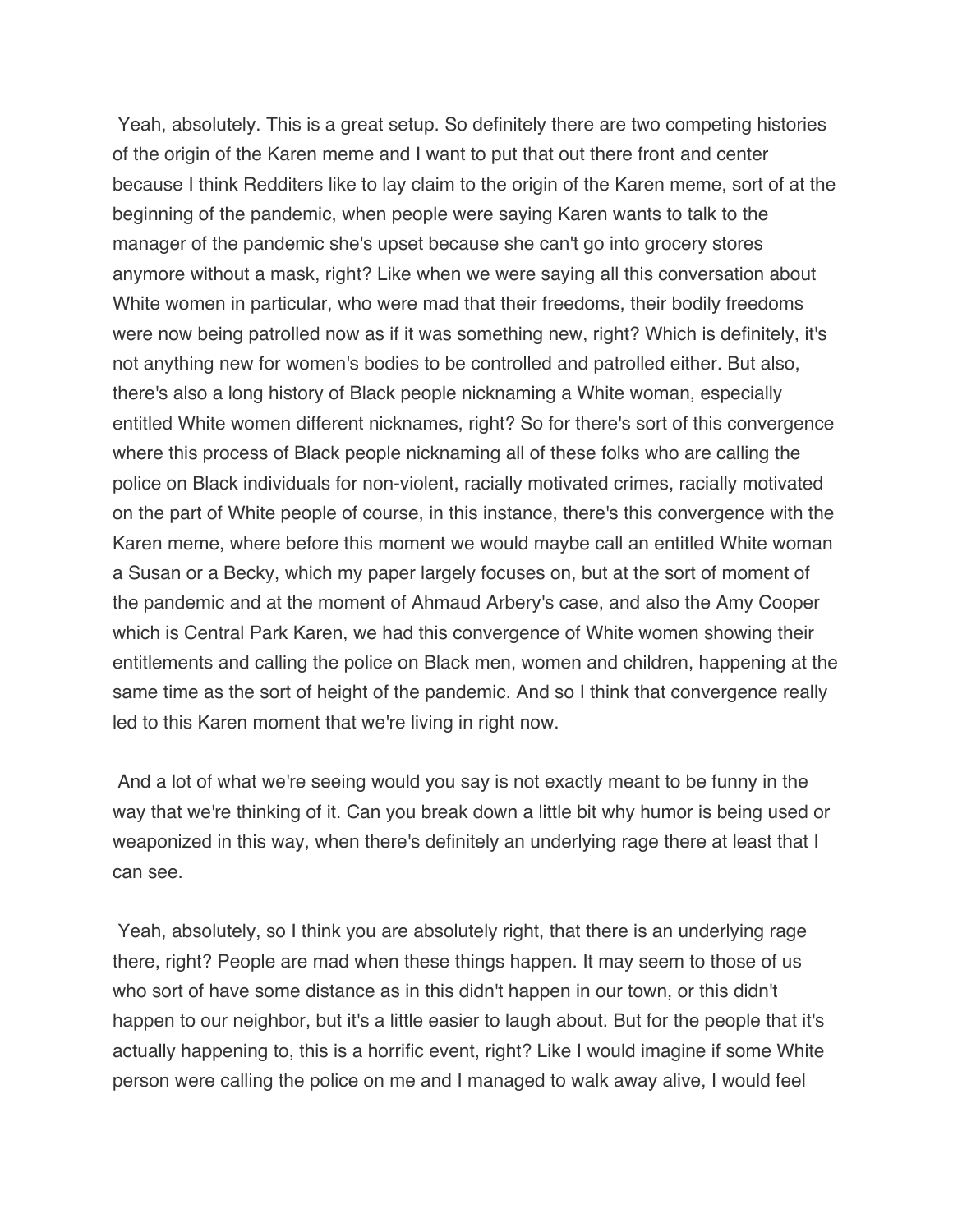like, I barely escaped with my life intact, right? That is often the feeling that Black people have after they come away from encounters with the police. And that's something that these White women may or may not understand and we can get into that a little bit more, as we sort of move through our discussion today. But certainly there's always the possibility that when the police are called someone could lose their life, a person of color, a Black person could lose their life right? We've seen that over and over and over again throughout the past decade and throughout the proceeding 200 years, right? This is not a new thing, but on the other hand, there's also the idea that humor really helps us to cope with trauma, especially as a collective, there's lots of research from social psychologists, from biologists even, who document that humor can help people to cope with physical pain and also emotional pain, right? There's always the saying that laughter is the best medicine and we've actually found that to be true in a lot of cases, that humor can really help you to release the stress. And so I like to think of the memes in particular as this collective release of stress, people are laughing together to laugh through the pain of, oh someone could have died today, right? And not only that and we'll talk a little bit more about this too but the memes really act as a stand in on media reporting where they might may otherwise not be any.

 Can you give us a definitely briefly of what a meme is, for those of us who maybe are new to this term, can you break down what is a mean?

 Right, so a meme comes from memetic, which is a shorthand, it's like a cultural shorthand, cultural signifier for an amalgamation of images, right? So to participate or decode a meme, you sort of have to be embedded in that culture. So different memes can speak to different subcultures, and different overall cultures, right? And there are memes that predate the internet, a lot of people may or may not know that. So we are talking specifically about internet memes and the internet culture that produces these memes, these coded images that have a lot of inter-textuality meaning that to decode a message you often need to be in conversation with a lot of the different images that those means reference.

those means reference.<br>So for example, like the one that we saw in The View if you didn't watch Black Panther you may not know that Wakanda forever is one of the chants that they give. Is that an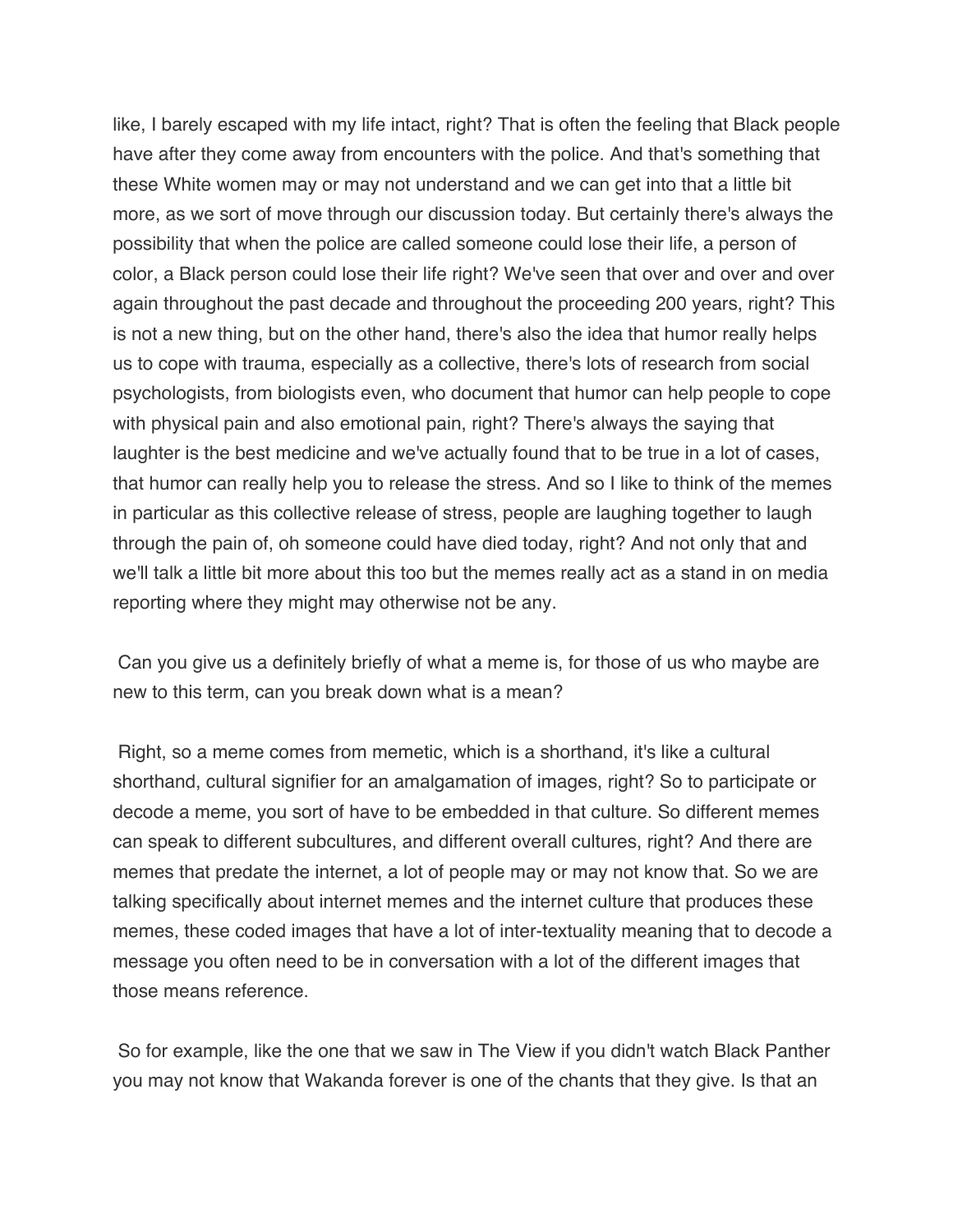example of what you're talking about, in terms of the cultural kind of relevance and knowledge you have to have to understand them?

 Absolutely, that's a great one, same thing with lol cats or any of the other common memes that you see, the Karen meme right? Like now, you know what a Karen meme is because you've seen it so many times and you've seen it used in lots of different instances, but you may not have known, right? If you were someone from 2000 looking at a Karen meme today, you'd be like what is the Karen meme? What is this? So you definitely need the cultural significance to sort of inform your own understanding of what a meme is and how it functions in society.

 And you've been a meme curator of sorts this last year, specifically of the Karen memes. Can you tell us some of your favorite ones that you found last year and what incidents they were referencing?

incidents they were referencing?<br>Yeah, there are so many, so thanks to my friend, Austin Myers from AK5A, I wanted to definitely give him a shout out for collecting all these names for me, in this specific subset, I believe I have around 60,000 that I'm analyzing and looking at different tweets, related to these memes, there are 15 different incidents. So barbecue Becky, permit Patty, full patrol Paula, Walmart Mary, right? There's so many different ones and each of them sounds sort of funny, right? Like they give us a laugh or a chuckle and that's sort of how I first got into it. I was like, oh look at this another White person doing a thing they shouldn't be doing and now they're paying for it, by having their face blow up, all over the internet right? But definitely I think my favorite is barbecue Becky, because she's sort of spawned this meme genre and a little bit of the background, we actually saw barbecue Becky in the clip that you showed, she is Jennifer Schulte, the woman who was on the phone calling the police on the Black family, in Oakland about the charcoals and how these charcoals are so harmful, they might burn some kids and then us taxpayers are going to have to pay for those medical bills, right? Like that is when she's saying her concern is rooted in and it's just so far fetched that that's even a concern. And one of my favorite things that I like to do when I start to talk about this in my classes, I show the actual 911 video call where she is saying she's describing in really clear detail exactly what these Black men look like, what they're wearing and then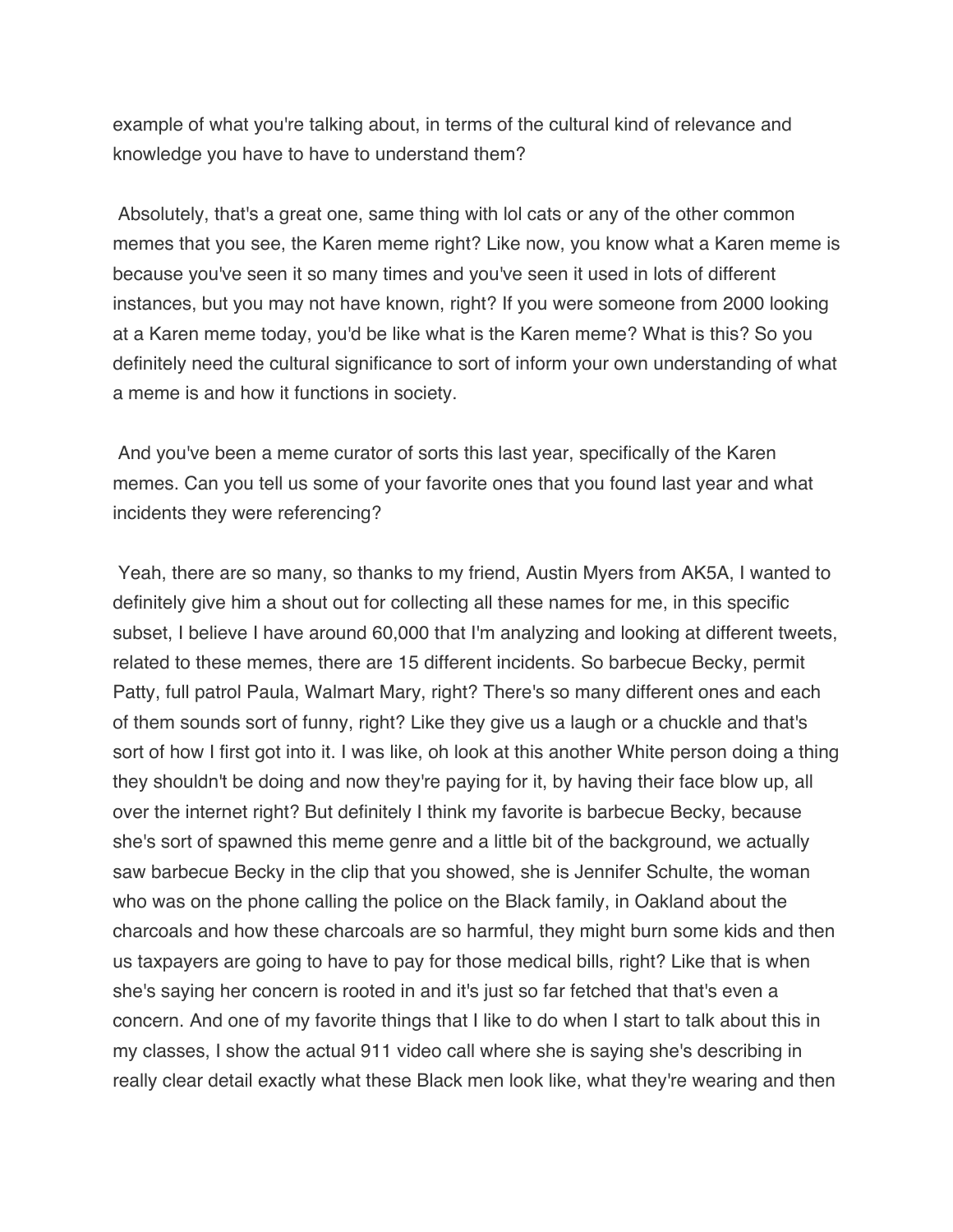all of a sudden when the 911 dispatcher asks her about what she's wearing and what she looks like, she says, "It doesn't matter". I'm like how interesting that it matters that they're Black but it doesn't matter what you look like and it doesn't matter that you are White and you can hear the 911 dispatcher asking her, "Are you White? "Are you Black?" And she really is sort of resistant to talking about her race because she doesn't want it to be about her as a White woman, but she does want it to be about these men as Black men, right? And so I'd have to say that one's my favorite, just because of the wide variety of memes and the different situations in which we find BBQ Becky, The View show, the one of her calling on Barack Obama, that's one of my favorites. There's also a Jefferson's one where she's looking through their window and she's saying "They finally got a piece of the pie" and she's upset about that, so yeah, those are some of my favorites.

favorites.<br>And that specific incident really spawned a meme within a meme, can you talk a little bit about, the then large barbecue that ensued after that call?

 Yeah, so actually in sort of celebration of this resistance, people in Oakland had a barbecue in the same spot the next year and I believe the year after, I believe it was intended to be an annual tradition, where people had a big cookout in response to this White woman trying to surveil and patrol, honestly, right? The whole idea was that she did not want these Black people in this particular public space, which we should note is a historically Black public space. And so if we're thinking about gentrification and all of the politics there and what's happening, as these traditionally Black spaces are becoming gentrified and why people are coming into these spaces it's really interesting that White women want to then assert their power and assert who was allowed in public spaces, which are not even theirs to begin with.

 Why do you think that's such an important practice to people who practice Karen-ism if you will, why is it necessary to police the movements of Black men, women, and children in this way?

What have you found?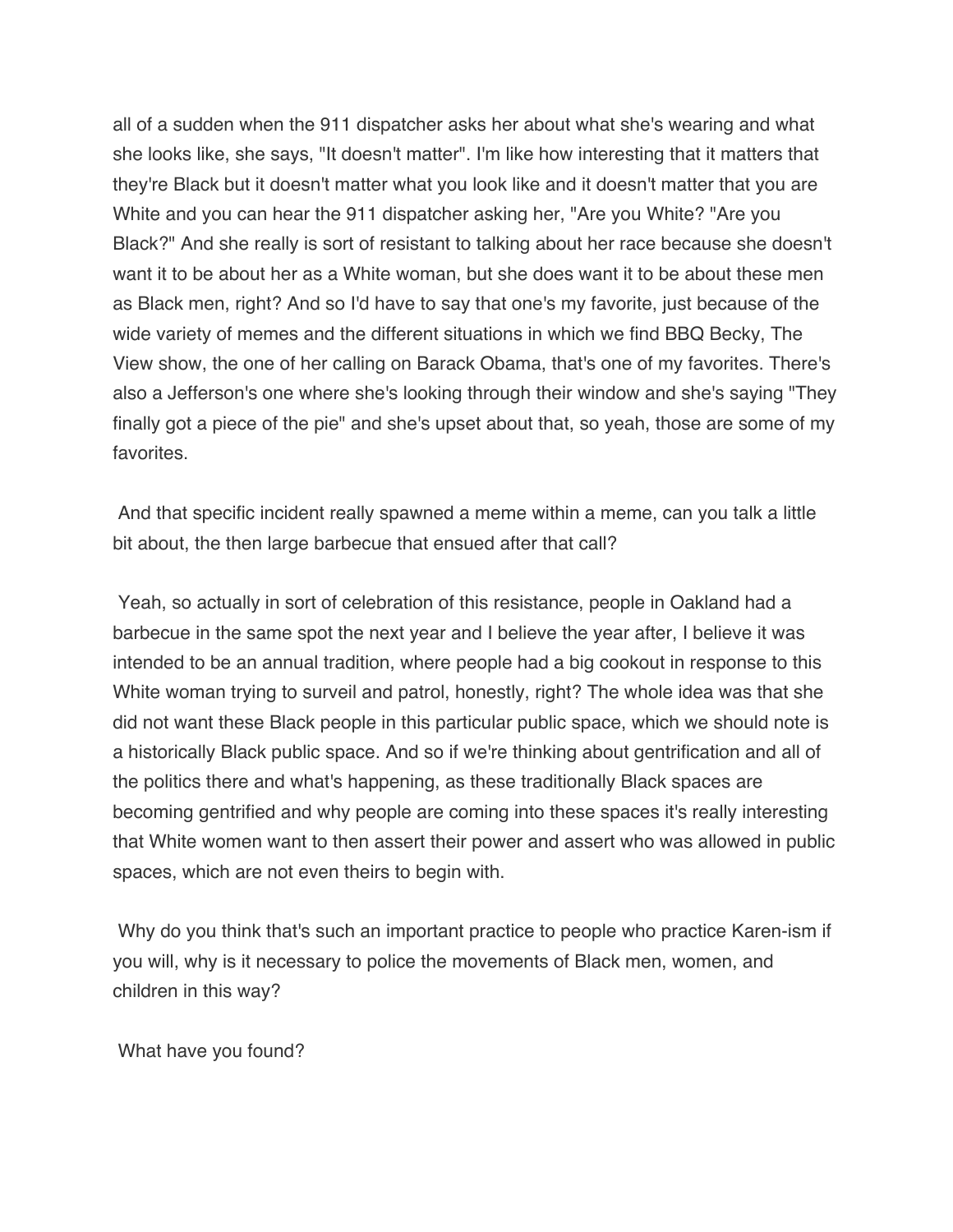Yeah, that is the question, right? I think that's what we're sort of all picking at and digging out. Why is there this compulsion, right? As I talk about it with my friends and we talk about Karen's often, right? Because we encounter them in our daily lives and I think that's something that's important to acknowledge too. You know, not every incident is recorded, but often as Black women or as Black people we experienced Karen's on an everyday basis and it's that's very real for us, which is why it's so easy to see this meme and recognize it and see yourself in it. And so I often think about why White women and in the words of my friends can't mind their own business, right? Why can't White women just mind their own business? And the truth of it is, surveilling and patrolling and policing Black people is their business and that is the problem. The whole idea, if we think back to how White women were complicit in slavery, especially and Stephanie Jones-Rogers has a new book out, "They were her Property". That does a really great job of talking about this myth that we believe that White women did not take part in slavery that they were sort of these, they stood by and they were aware, but they weren't actually complicit. They didn't own slaves and that's just not true, because they did, lots of historical records show that and in that way they benefited from the dehumanizing of Black people and then when slavery was dissolved, White women and White people as a whole, certainly benefited from maintaining the power differential even though slavery was no longer in place, White people certainly still wanted to maintain the idea that Black people and people of color were less than. And so, even though we sort of like to believe that we are post-racial or that we've moved so far beyond the days of slavery, it's just not true. And ultimately, a lot of those same ideologies from the slave days, really underlie these same kinds of Karen practices. The idea that White people are superior and that there should be some natural order, or that Black people for some reason are just nefarious, right? They're born bad and so they deserve to be patrolled and of course, another piece of it is that, White people are socialized to believe that Black people are dangerous. That's a message that comes through in media and if you consume enough of that then you start to buy into this idea that Black bodies are a threat to oneself, right? Even if they're just walking casually by, all of a sudden or not all of a sudden because it's years of acculturation, right? But that process tells you, oh I'm in danger, right? And that sort of like fight or flight response kicks in and I think White women are compelled to perform this fear, this racial fear in a way.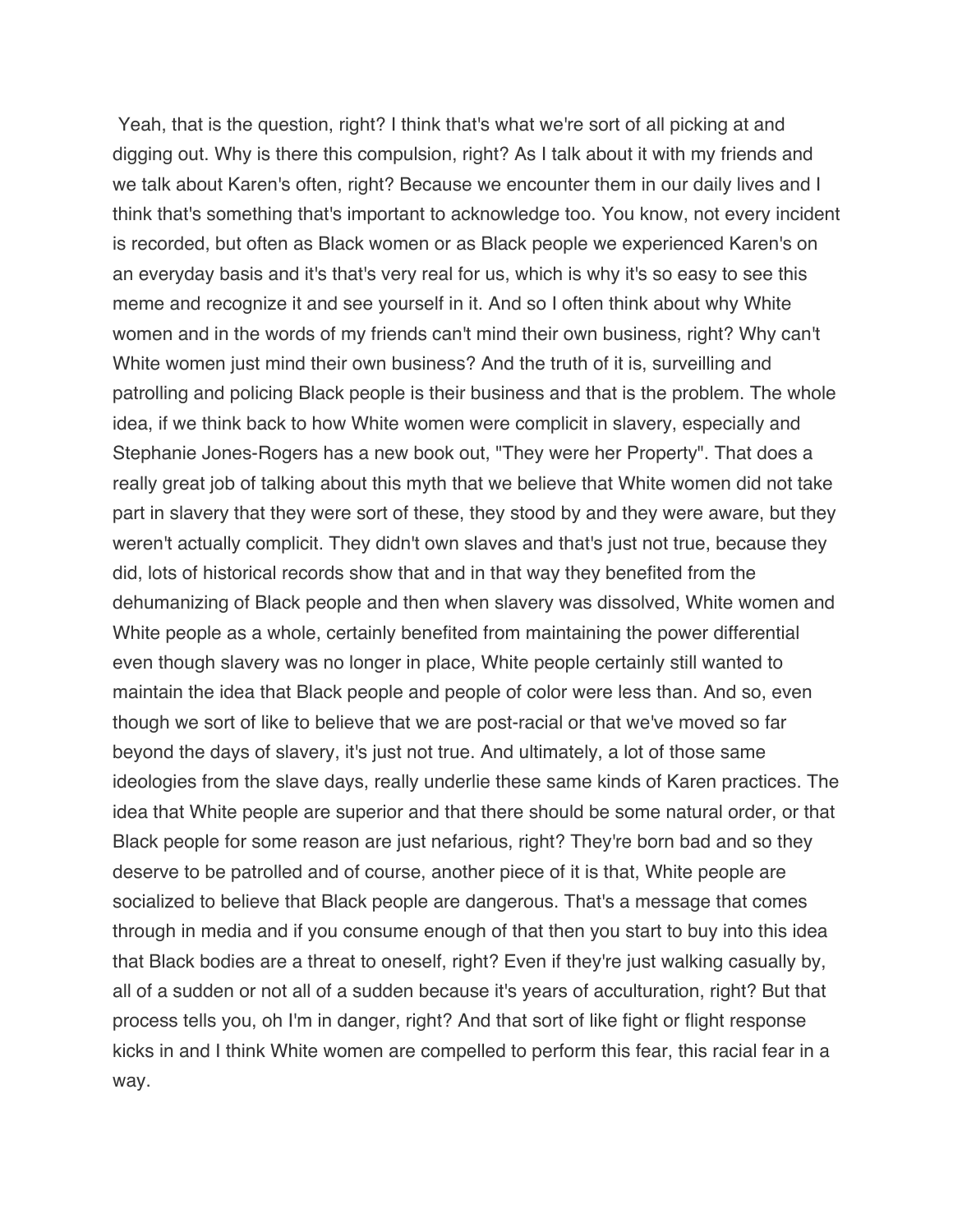Wow, that word you just use perform is just it really hearkens back to last summer when we saw the footage of Amy Cooper in the park and the performance that was given, of what she was attempting to depict as imminent danger and it really I don't know why it startled me but it did, It's still with everything that we study, startled me to my core that someone would weaponize, their own identity in that way. And to me, I want to know how do memes attempt to call out that action, but gives space for people to really fully know what it is that they're doing? Because I think I asked that question because Christian Cooper who made the film said "I don't think I need to do anything else. "The videos out there, let's just let it go. "We need to leave space for her to be rehabilitated". And those kinds of things, how do memes function in that way? Are they meant to just call out and leave it there? Are they meant to organize dialogue? What is their true function if not punishment?

 Yeah, so I think Christian Cooper's case is very interesting. And I just want to put it out there that I believe everybody who's Black has their own way of doing Blackness and I believe in the agency of Black people. So Christian Cooper didn't want to take it any further great for Christian Cooper, but I am here to take it all the way further, right? Because I don't have any grace for Central Park Karen or Amy Cooper because we could clearly see that it was a performance, right? This man is standing six feet away from her at least because we're in the middle of a pandemic, so he already, I'm sure didn't want to get close to her. And she's saying this Black man is attacking me right? And it really hearkens back to, the Emmett Till story where the woman is saying, "Oh this Black man is threatening me. "Oh, this Black man was sexually offensive towards me" Right? And though Amy Cooper, Central park Karen is not using the language of sexuality, a lot of the fear that we have of Black men is, the same hold over from the slave days where Black men were portrayed as being hyper-sexual, brutish, scary rapists, right? And we know that that's not true but that's the myth that gets perpetuated. And so when White women then perform that racialized fear, it's really retelling that same narrative of Black men as this animalistic brutish, scary figure that I now need to call in the police on, to come and regulate this Black man's body. Right? And so the memes then do so many things, right? Like we really owe a big debt, to the people who are creating these memes, because they're doing so much work for us, they're calling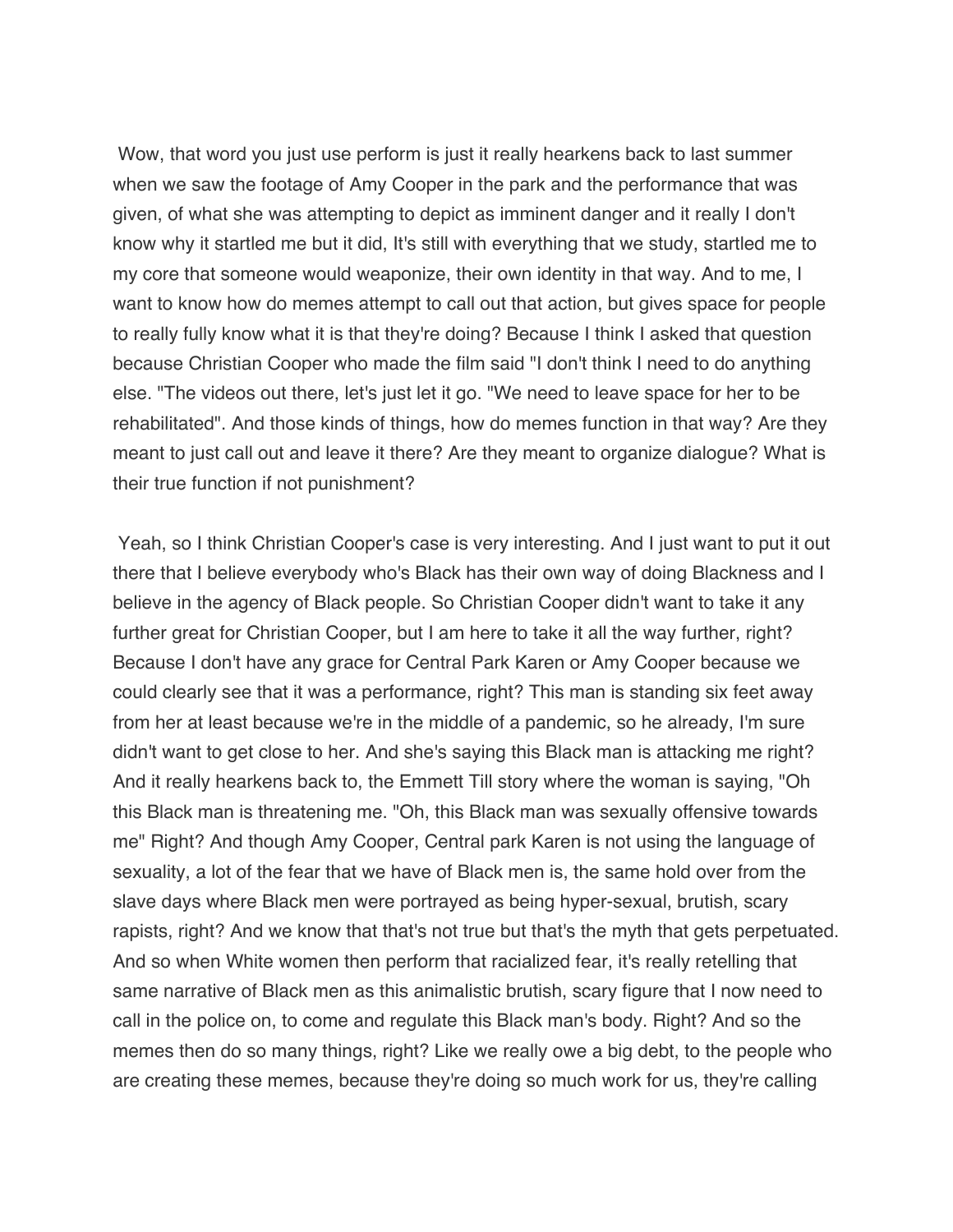attention to the actions of White women on the surface. They are helping us have this dialogue about casual racism or seemingly casual racism, right? Because it's not actually casual, but it appears to be when it happens on camera and we can sort of laugh about it. And they also call for restitution, they're saying, it's not okay for you to do this, we're not going to tolerate it. And often when people tweet about memes, they're saying this is this person's picture, we should get her fired, right? People are out for blood. They are not just sitting around laughing about it, they're also saying this is where she works. call her boss and demand that they fire her, because this is how she's treating people. And in so many of these cases we have seen that come to fruition. In fact, Amy Cooper did I believe lose her job and same thing with permit Patty, who is the one in San Francisco who was calling the police on the Black child for selling water bottles. She was a CEO of a cannabis company and she resigned, so we are actually seeing memes do this work of calling White women to account for their actions and not just simply surveil Black people and put them in harm's way and walk away unscathed.

 And I want to delve a little bit deeper if I can too, into identity, because although we've been saying that Karen-ism is a practice that's really leveraged and wielded by White women, there are White passing women or women who aspire to Whiteness who are also guilty of this behavior. So I want to step away from White women specifically and talk about what are some ways that you've seen maybe Asian women or Latinx women engage in this same behavior, if you will?

 Right, I think just recently there was an incident, right? With a White passing Latinx woman calling the police on someone and then her sort of having this moment of clap back with, I believe it was Joy Reed, I could be wrong, I think that's who it was with. Definitely, it's not just White women and I think the interesting thing about that is that these people who were sort of White adjacent as I like to call them are performing Whiteness, because it does communicate a form of social power. It extends their power, right? And I think that there's this desire to distance from being a person of color, or distance from Blackness in particular, right? Where Blackness and Black people are subjugated as sort of like the lowest rung on the social ladder, which again is a myth that we tell, but it's a myth that is prominent and that people believe in and so in that way, it sort of becomes reality and so we see other women, not just White women also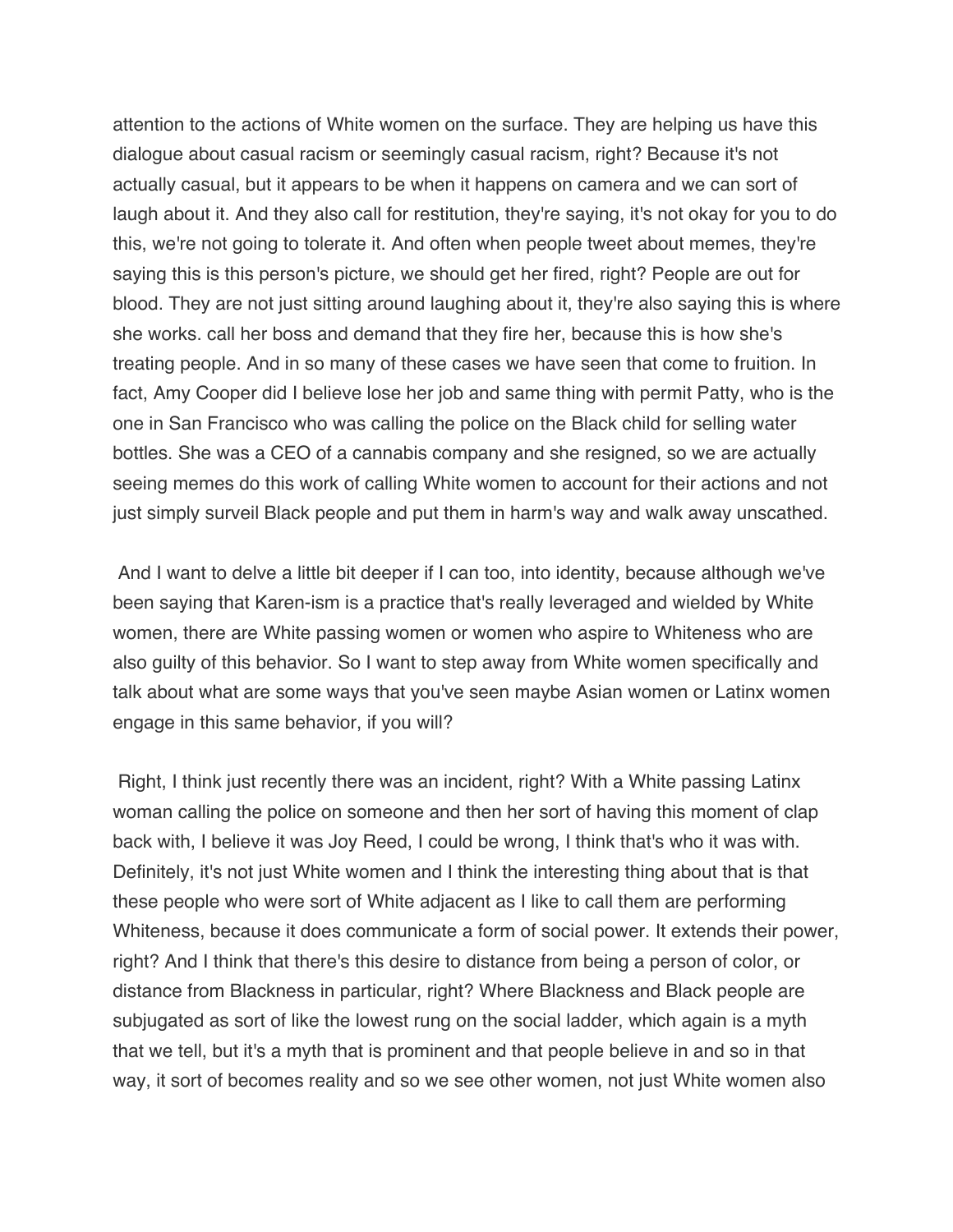participating in Karen-ism or being a Karen, right? Partaking in that entitlement and the patrolling and profiling and surveilling of Black people.

 Well, and how do you theoretically kind of anchor all of your work Apryl? 'Cause I know that when you talk about these kinds of things obviously people are going to get really defensive. If they see themselves in this kind of practice, or maybe engaged in it and don't want to admit it, or it's a knee jerk reaction for some people and it can be difficult to break a pattern of doing that. And your work can summon up in a lot of people those feelings of, oh my goodness, is this me? Am I doing this? And in being that mirror for people how do you intellectually anchor what you're doing with surveillance, scholarship? Like what bodies of literature do you tap into most often?

 Yeah, so first I definitely want to say that if people are having a moment where they're like Oh my gosh, is that me? That's good. You should be having a moment where you're thinking, am I a Karen is what I'm doing, would that be attributed as a Karen activity? Should I be calling the police on my neighbor? Or should I be following this Black person around the store? If you feel that someone might think you're a Karen, you should probably stop and think a little bit more about why that might be, right? But, so I do definitely want to get back to your main question, which is this idea of the literature. So Simone Browne did groundbreaking work in terms of, talking about surveillance and this idea that Blackness is a site of surveillance, right? The whole idea is that not just individuals but also at the state level and all of these new surveillance technologies that are coming out, really focus on Blackness as a key identifier and a key marker of difference of otherness and a reason to surveil and patrol, right? And there are so many studies that we could talk about, where these technologies ultimately fail because they actually weren't built to surveil us in particular right? Which is kind of a good thing, something I've been talking about with my graduate students is like the power and the glitches as Ruha Benjamin writes in her book, where we might be thankful that these technologies don't work. We don't want to be visible in some senses and there's sort of this tension where we do want to be visible, but also we don't always want to be patrolled and surveilled in this way. And of course, even though Foucault is definitely not without problems, right? I recognize that Foucault is not just a universal hero, there's certainly his work resonates for me in that idea of the surveillance state, right? or the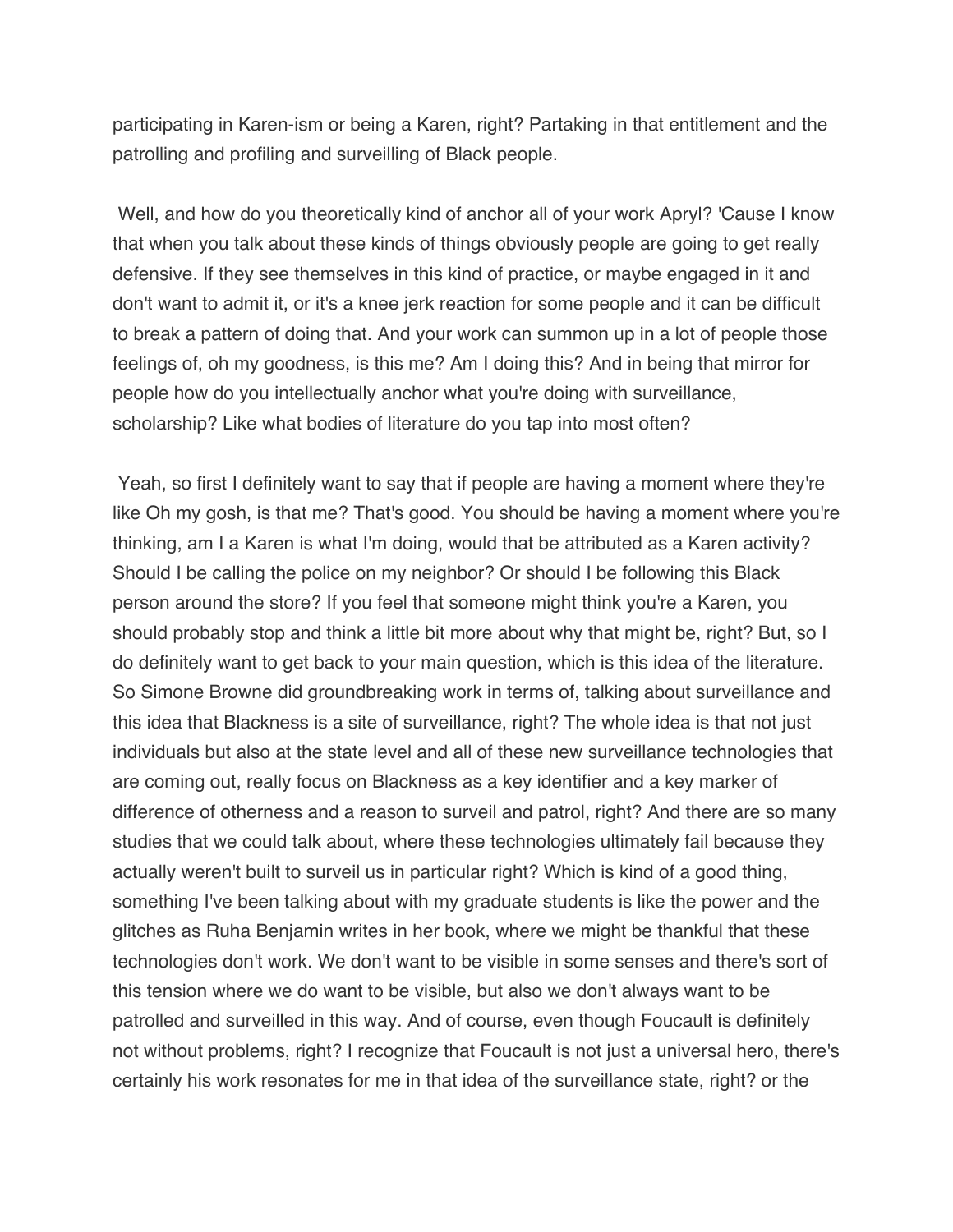surveillance society, we live in this panoptic society for everyone, but then that effect is sort of really doubled down on Black people and public spaces in particular, where because they are other, because they stand out, they then are part of this all consuming, always ongoing surveillance and the thing about Foucault's panopticon is that, when you are surveilled so heavily all the time you start to behave as though you're always being watched. Even if you aren't, you start to regulate your own behavior, and in that way, if Black people are always regulating our movements and thinking about our safety, we can't really be free if we're constantly constrained by this anxiety of, am I being watched? Are White people going to call the police on me? Is my life at harm just for taking a stroll around the block?

 So there's a real somatic concern too in terms of how our body's take in that stress and process just the very act of doing ordinary things and possibly being punished for them, wow. Is there any other research that you'd like to tap into? I'm specifically thinking about Bell Hook's work, and her notion of this oppositional gaze. Can you talk a little bit about how Black people are glaring back through these memes?

 Absolutely, yeah, thank you, that's a great point. Certainly the memes serve as a counter-surveillance right? On the one hand, we have White women trying to surveil and regulate our bodies in public spaces, but the memes do the exact same work for them right? They actually hold up this mirror and say, okay just like you are patrolling us, we're actually going to patrol you and we're not going to continue to allow you to really harass and terrorize our communities in the way that you have been. And there certainly is this production of a counter-narrative that says, what you're doing is not just casual racism, it's actually harmful and actually should be punishable, right? Or should be punished, this is not something that you can do, right? It's like if I were to talk to BBQ Becky, no, actually you're the one who's wasting taxpayer resources by having the police come out and search for a random White lady because you won't tell us what you're wearing and you're at a park full of people, right? So really it's flipping this conversation.

conversation.<br>Wow and one of the other things I'm thinking about too when you mentioned her being like this open space I think so much of these recent images that we saw January six of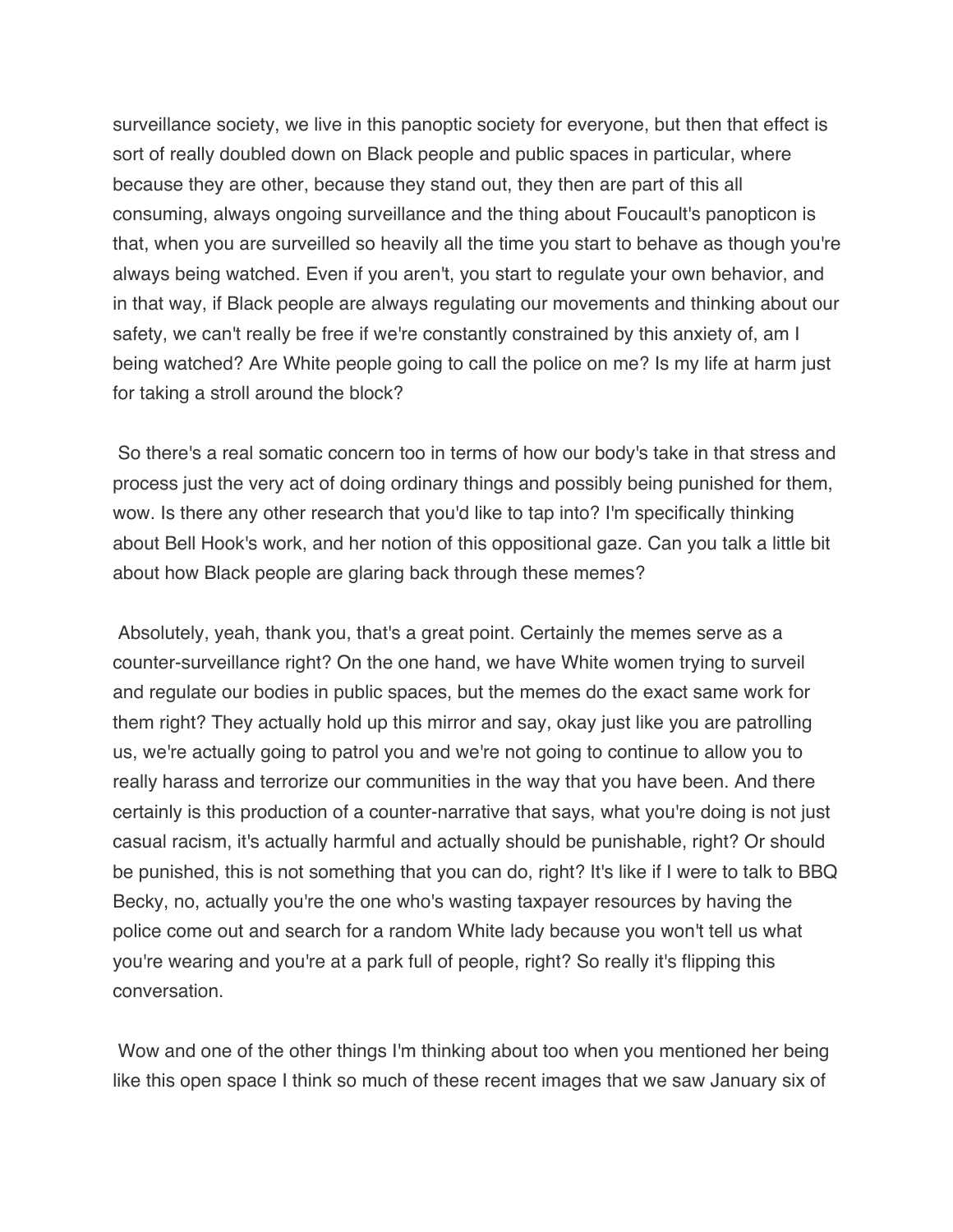the Capitol siege and there weren't just men there, right? There were women on the front lines as well barging into offices, stealing laptops. Can you talk a little bit about how White supremacy has been maintained or upheld by women? Because I think so much of what we talk about especially in context with police brutality, deals with what White men tend to engage in, in the police forces, in the ranks of slavery and things like that. But for so many people White women and White womanhood has been invisible in that discussion, but for me, it was very visible in the sense that a lot of the women, even one of the casualties was a woman. Can you talk a little bit about how this modern fight against White supremacy will involve, really calling that behavior out more often and how we can call other feminists into this fight? Who may not think that, that's a discussion that needs to be had?

 Yeah, absolutely, such a good set up, you and I talked about this a few weeks ago this idea that White women were complicit so much so, in the attack on the Capitol and it really makes me think about Jennifer Pierce's "Racing for Innocence". She does this ethnography with lawyers and she interviewed several women lawyers and wives of lawyers at a predominantly male firm and the chapter I'm thinking of is called Stand by your Man and it's this idea that White women are standing by their men to support them and not just to support them, but ultimately to uphold their idea of patriarchy, right? Which then the thing is that White feminism, or mainstream feminism, often though it seeks to resist the patriarchy, in not acknowledging how White patriarchy burdens Black and Brown women ultimately reinforces and upholds the patriarchy. That's the irony of it and Jessie Daniels writes about this in her forthcoming book, really White women are invested in the patriarchy and maintaining it's like the patriarchal order as it exists, because it protects them and it protects their Whiteness and their role in society as White women. Traditionally in American society, we have this idea that White women are pure, that they can do no wrong, right? Like they are the nurturers of our society. They teach values, they represent all of this mythological, ideologies about womanhood and motherhood and nurturance. And what we saw in the Capitol is that sort of, acting on this idea that we're true American Patriots, our idea, our ideology, our ethos, is that when something is being wrong, we need to step in. And there's clearly been a wrong committed here which we know is not true, but they believe that there was a wrong committed here worth defending. And so for these women, I feel as though they were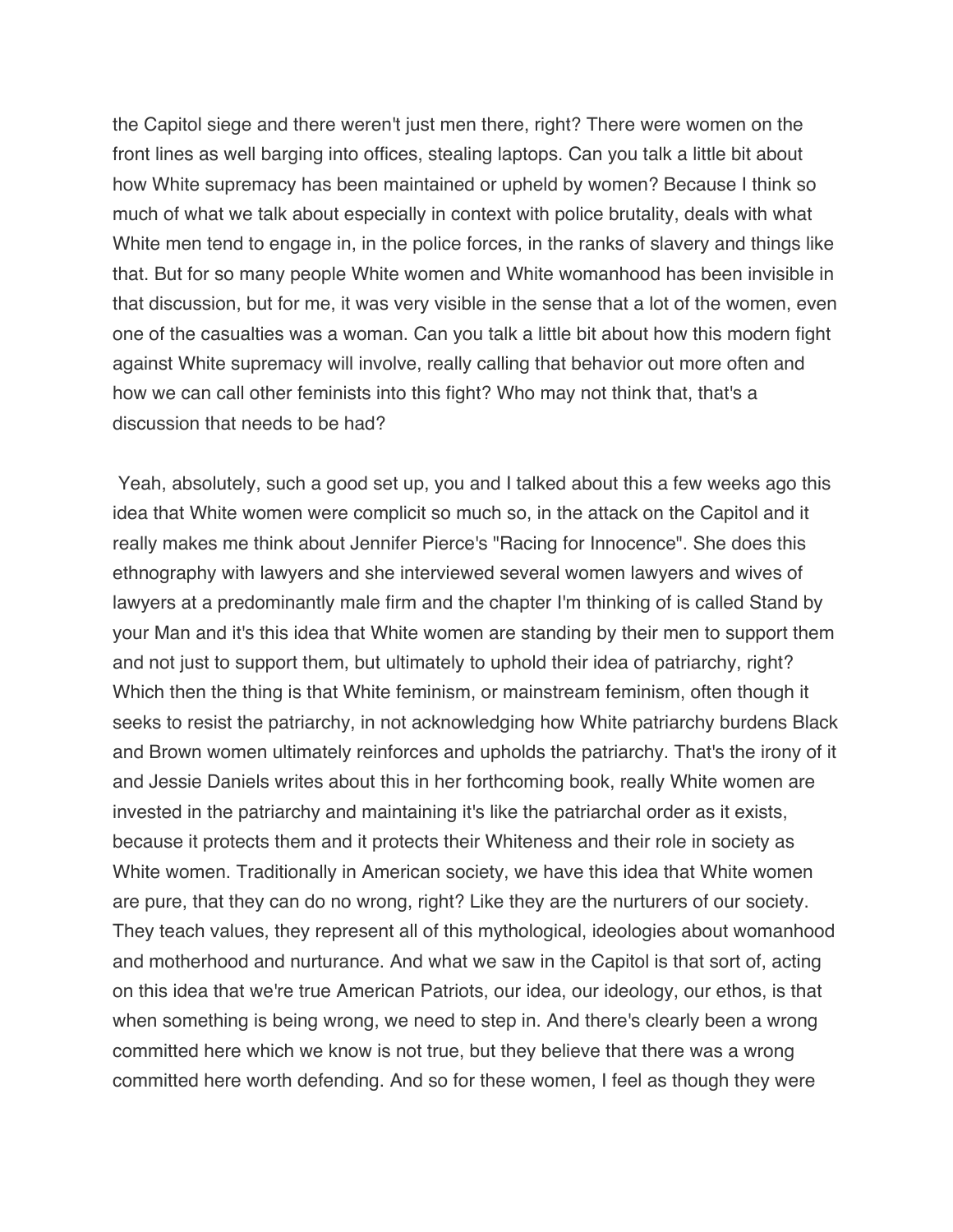sort of saying, okay I need to uphold these ideas, these norms, these values that we as Americans hold dear, because if I won't do it, no one else will, right? And so I think that that's sort of the danger there and this whole idea of White entitlement, is that they feel that they can, I'm not sure of any other groups who in our society would feel as comfortable doing that, right? Would feel I can do this and I can get away with it And as something about Whiteness and the power that whiteness has been afforded for centuries in our country that says, I have the power and I can do this thing with impunity. And unfortunately we're seeing in a lot of cases, that that is the case.

 And a lot of what you're saying too, goes back to this underlying concept of the meme being a vehicle to express this ongoing rage, this ongoing saga of lying on Black people in many cases, or reporting things that seem frivolous and everyday, but could be deadly to us, underneath the guise of this almost comic like, or editorial cartoon brought to life. But these memes have real consequences can you talk a little bit about, the legislature that's been spawned by a lot of these memes?

 Yeah, absolutely. So there is a new Caren Act it's spelled with a C, so it stands for caution against racially exploitative non-emergencies which would make it illegal or which would make it a hate crime to call the police for a racially exploitative, non- emergency right? So this is in California where they are trying to get this on the books, but there are several other states Michigan, Minnesota, New Jersey, New York, and Washington, where legislatures are working to try to create policies around Karen behavior or Karen calls to the police. And I actually interviewed representative Janelle Bynum, who is in the Oregon State House and she sort of talked to me about how she was able to pass this law and to my knowledge, this was the first one that was passed. And she said, basically that she did it very quietly, she didn't make a huge fuss about it, because she was afraid to attract white supremacist attention, right? Like attract people who would be afraid of this and it's important to note that the reason why she came up with this law is because of her own experience of being racially profiled. As she was campaigning for re-election a white woman called the police on her and this was on national news, of course And so this was very personal for her in terms of making sure that these kinds of calls were not taken lightly and also she specifically talked about the idea that the memes really gave her the power to do it, as she saw that it wasn't just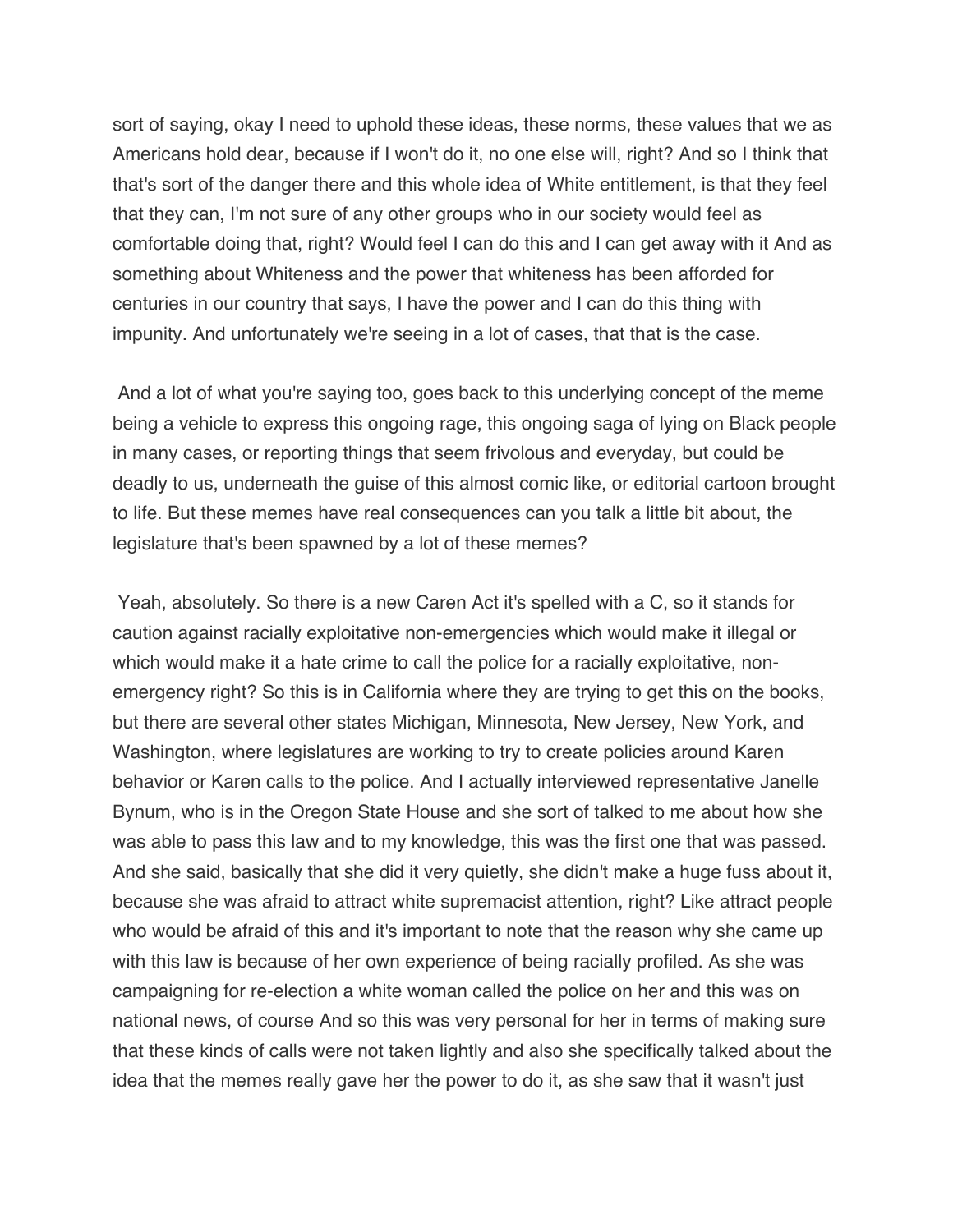something that was happening to her. Cause she sort of had this feeling which we sort of all do when we have these moments, right? You're sort of like, oh this white woman just followed me around the neighborhood, is it in my head? Is it just me? But the memes do, the power of the memes is that they connect the dots for people. They make it really easy to see that there's a pattern right? It's not just this one instance happening to Janelle Bynum, it's not just Amy Cooper, or Central Park Karen, but all of these incidences or instances have a pattern of behavior of white entitlement, which encouraged her to pass these laws. And I really think that the memes are contributing to the conversation and encouraging other lawmakers to write policy, that protects Black people and allows us to be more free and to actually live without fear of being attacked by the police for any given, taking a breath, right? Walking around the corner.

 Wow, I think this has been a great conversation, I want to go to some questions now because we have a couple that are coming through the Q and A chat, let's see, Mariana says, "hi everyone, I'm Brazilian "here the memes machine is on fire for years. "We do realize that humor is a very important thing "to relieve oppression, "but as you two speak, I realized that the use of memes "as a weapon for Black people, doesn't that contribute "and make the problem look more superficial?". How do you answer that Apryl?

Apryl?<br>Yeah, so I think that it can definitely make the problems seem superficial, but as long as we're having conversations like the ones that we're having now and the conversations that lawmakers are having, I think we can sort of point people in the direction of, okay, we can laugh at it and the memes are sort of like doing this work of providing a form of catharsis, but it's really ultimately having us have these larger more prominent and visual conversations, about the works that memes do and also help us to keep track of that counter surveillance right? And sort of calling people to account for their actions. So I don't think that they do more harm than good to answer the question.

 Okay, Rachel asks "How would you relate this back to "James Baldwin's arguments, "that race is a white person's problem, "not people of colors?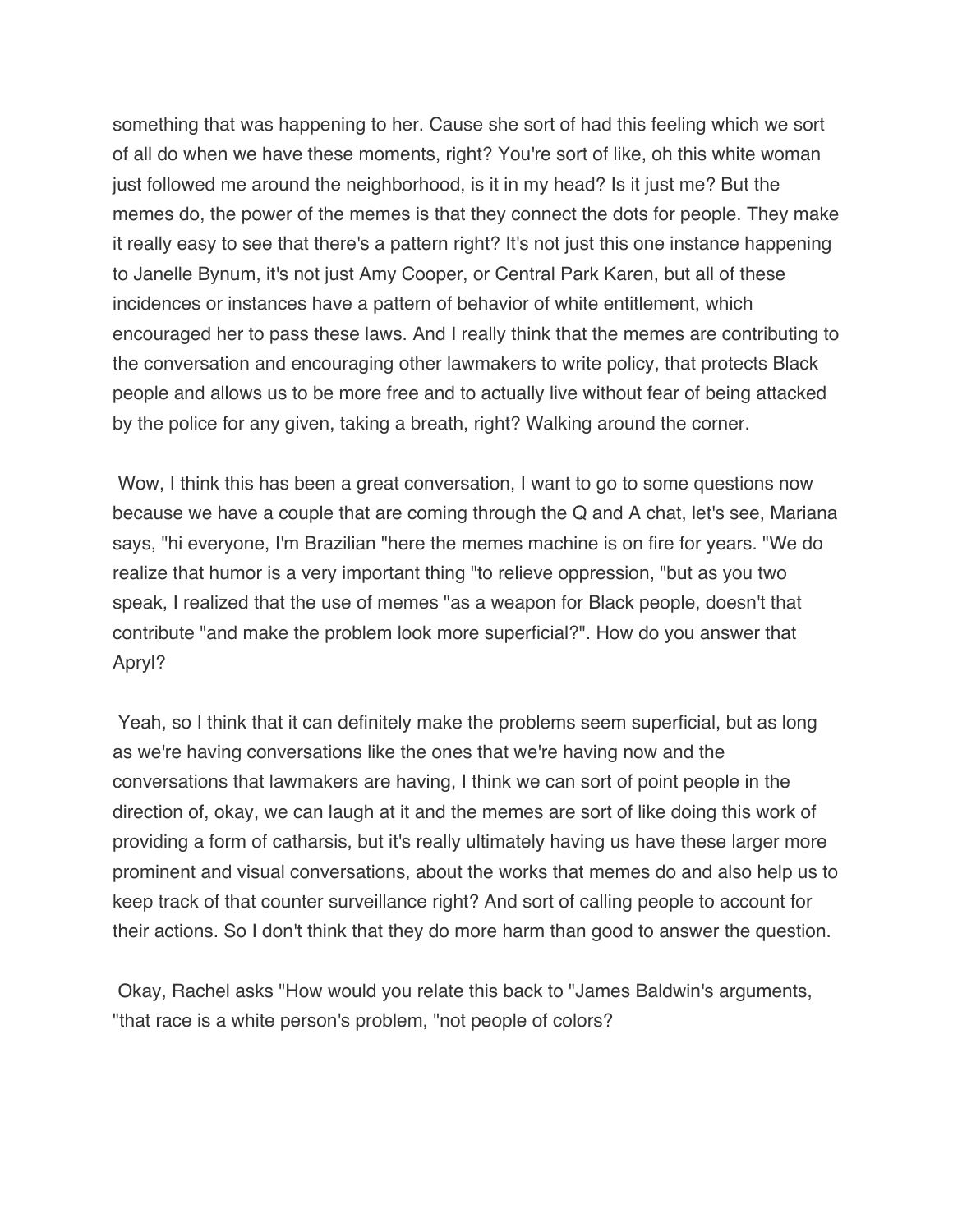Yes, snaps Rachel, absolutely, I 100% agree, race is a white person's problem, right? And Black people and especially Black women have been doing the labor of trying to help people unlearn the racism that they built, right? Race was created as a myth to make it okay for the racialized violence and terror that white people were committing, right? They sort of had to circulate this idea that we were less than that we were other and so that's their problem, right? But the problem is also that it impacts us and so we're sort of tied in with this fight because for us it's a fight for Liberty right? The fight for life in some cases, but ultimately race is white people's problem and we really need white people to take up their own burden of undoing this violence and both symbolically and figuratively that they've committed over the past several centuries, right? And that needs to look a little bit more active and I think that we're sort of starting to see that but also it seems like we take one step forward two steps back at times. So I don't really know what to do with that tension.

 I'm glad you mentioned the tension, what do you do with people who say things, for example like Karen is a slur, like that's the first I think backlash that I saw to this whole movement to call out this behavior. Is it a slur? What do you consider it?

 Yeah, so I don't think of it as a slur at all, I really just see it as shorthand for white entitlement. For me, that's ultimately what it is, there have certainly been communities that have taken it out of context and again, that for me is a white person problem, right? Because they are coming away from the original way that Black people intended it to be. So if white people are taking it out of context and using it for other things, right? Like I know that white men have started calling white feminist Karens, which is a completely sort of like maladaptation of the way that the term was intended to be used and that's a white person problem. I don't feel the need to sort of like help people work through why Karen is not a slur. Black people are not trying to say all Karen's are bad, but we're saying that this particular set of behavior is associated with white entitlement and sort of like the desire to regulate and maintain white supremacy is bad and again, that's a white people problem.

 Okay, Neil has a great question here, he asks, "I love the idea of Foucault's panopticon "and it reminds me of a time when I was stopped "by the police in my apartment building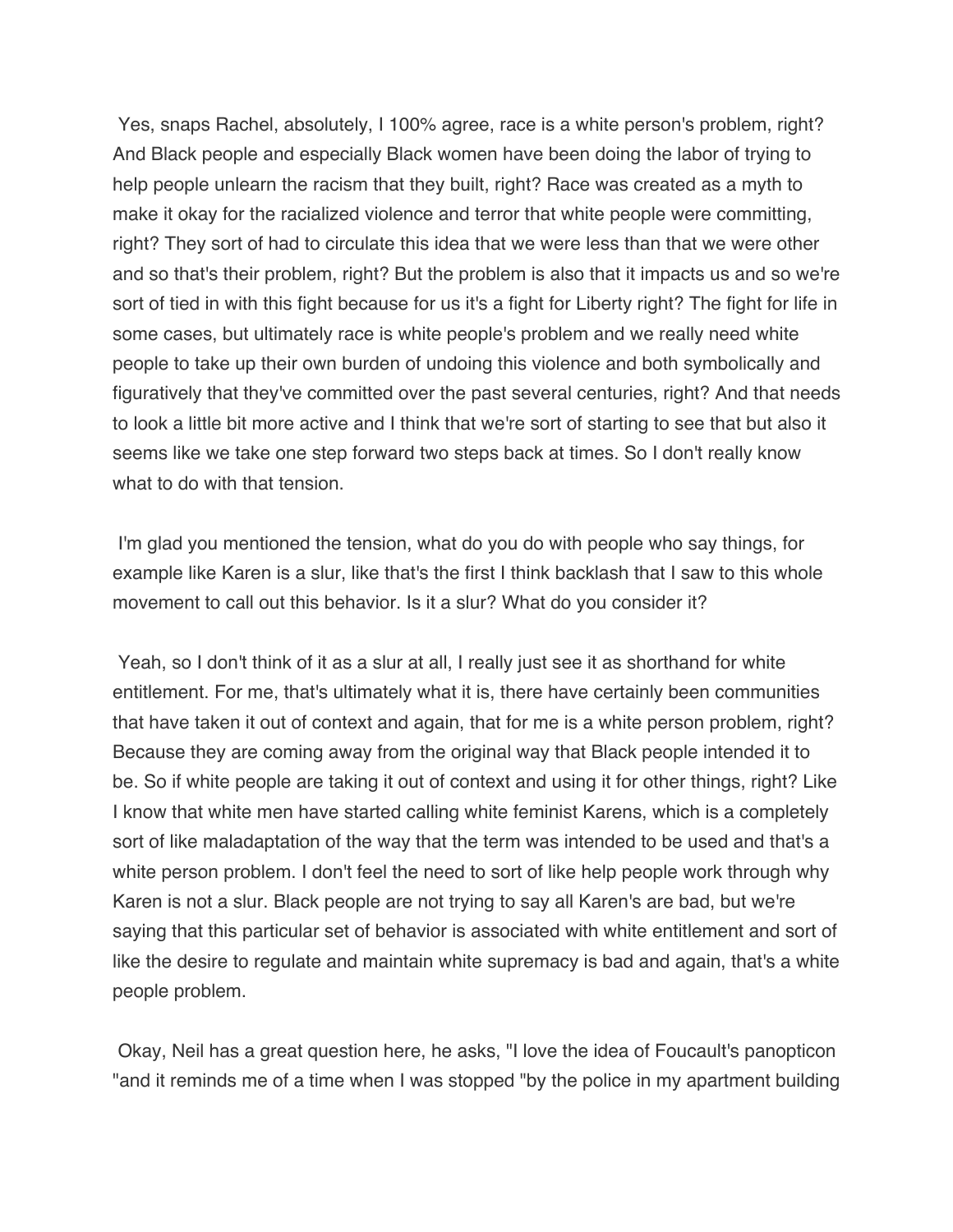"because there was a suspicious" he has in quotes "Black man on the premises, but I'm a wheelchair user. "And I was the only one in the building who lived there. "I'm interested in this intersection "of disability and Blackness with surveillance. "And so I'm wondering if you have thoughts "about Black people whose bodies defy invisibility "and how we're supposed to convert constant attention "into a space of peace?"

 That's a heavy one and I don't want to take that sort of lightly. And I really, your the piece about taking it into a space of peace, really resonates with me, especially in Black History month, because I think so often Black History Month can be about pain and remembering our collective trauma. And I think it should be about that in some ways, but it also has to be about our collective healing and moving forward. Otherwise it's just not healthy, right? And it's just not the case that we are not able to thrive. We are thriving despite all of these things and despite all of the ways that white people are trying to limit our agency and limit our power and limit our joy, we're still managing to have those things. And I don't know necessarily what that should look like for everyone, but I'm sort of thinking through, again, this tension of like what it means for us to be visible and at times want to not be visible, right? Like I would imagine being a Black wheelchair user, in your community there may be times when you maybe don't want to be seen, right? And that it's hard to manage what that looks like, that tension of, I want to be seen as fully human, just like everyone else here, but I don't want to be surveilled and made to feel like I don't belong. So I'm not sure that was a really an answer, more just a response.

 No, it was a great answer because it made me think a lot about my time living in my hometown of Washington DC which was when I was there 60% Black and I felt at many times a positive invisibility because a lot of people look like me, so I was just at ease, I was comfortable, moving out here to California however, where I think it's about 6% Black where I live, I'm constantly hypervigilant and can feel it in my body how a room shifts when I walk into it in terms of, people just looking to see what I'm going to do whether it's a Target, a nail shop, all those kinds of places where I'm thinking what's the big deal? And I realized, oh that's what it is and so I think that this kind of consciousness this double consciousness if you will, to call out Du Bois and his Harvard connection, is something that we do carry in our body. So I'm glad that Neil brought that up, that the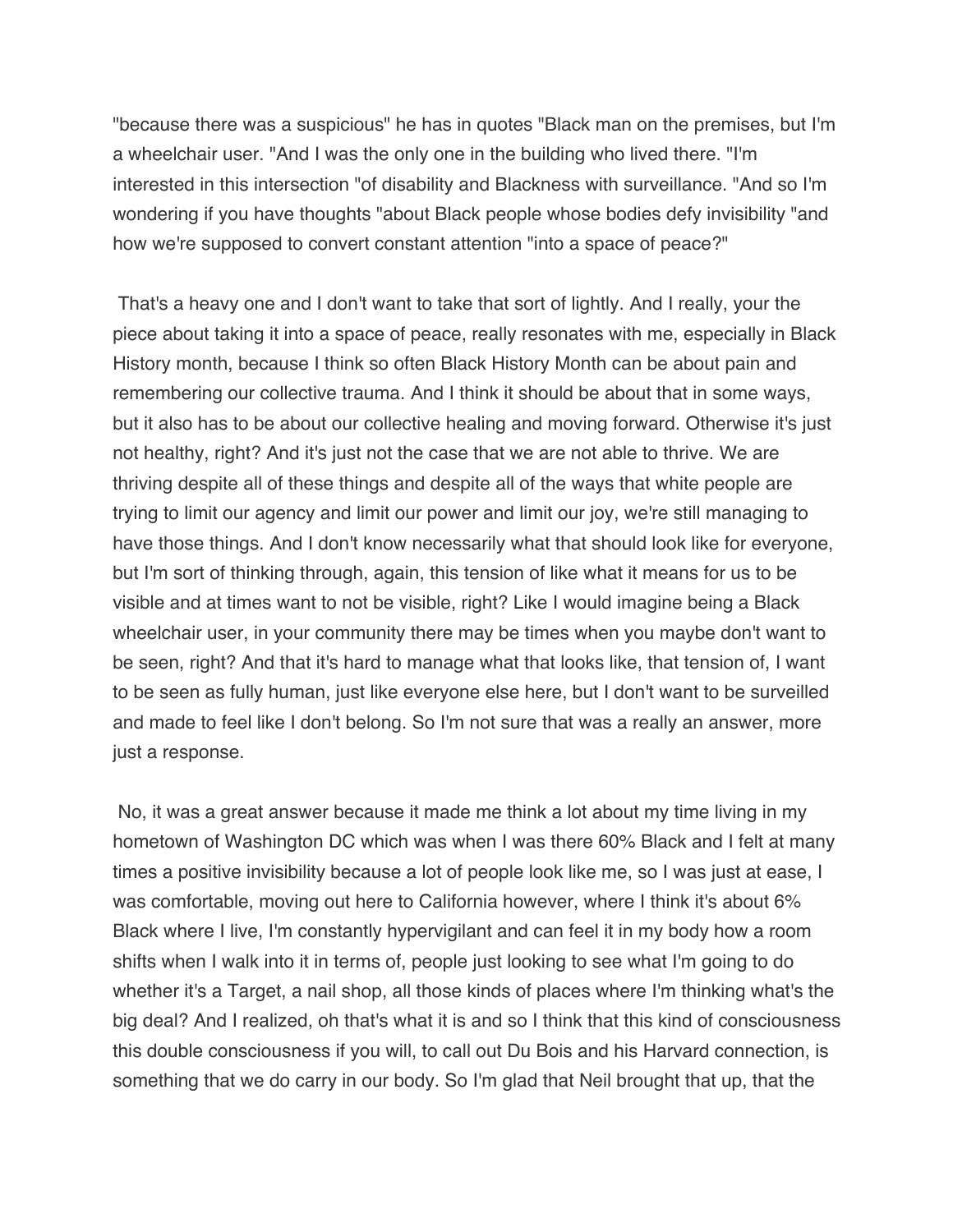duality of being at once invisible, but visible very hyper-visible in other instances, is a constant shifting and recalibrating of oneself in a way that can be exhausting, so I'm glad that he brought that up. Okay, another great question that we have here from Alyssa is "I'm curious if you could speak about "the white mainstreaming of memes, "which originate from Black people and Black culture "when white people start co-opting or sharing "and creating Karen memes what happens to the meme? "Similarly, I'm super curious from your perspective "on TikTok, where memes that use Black audio are often used "by white teenagers and white teens often benefit more "in terms of virality from the use of those audios "than the Black creators".

 Yeah, let's have a conversation about cultural appropriation, right? And not just appropriation, but also exploitation, especially when thinking about TikTok, I have been thinking this whole year about responsible ways to study TikTok, so if people have them and want to link up, please message me, I would love to hear from you. And I want to look at exactly this, how is it the case that these Black content creators are producing all of these sounds and all of these all this good visual information and audio information and entertainment, but seem to never get credit for it, right? And I feel like every time I open TikTok, a Black content creator is saying "Someone stole my sound", right? And it's sort of this idea of digital blackface where people are performing Blackness because it's cool, right? It goes back to that old idea that like everybody wants to be Black and so you have to actually be Black, right? And then no one wants to be Black when you actually have to suffer the consequences, but everyone wants the good things, the positive experiences, the culture, the food the music, all of those things, right? And so there's sort of this exploitation this use of our images, our likeness, our voices without actually attributing anything to us, or paying us for those contributions.

 Wow, yeah and Anna asks something that's kind of along those lines in terms of hyper- vigilance and surveillance and also giving credit where credit is due. Because I think so much of this calling out culture, we don't give enough credit even to the LGBTQ community for starting us off, all of the language that we use online, "yas, queen," all of those things are very gay things to say, right? And things that the gay community has given us and it's just used and bandied about in ways that aren't even credited to ballroom culture at all. Aren't credited to the people who created that language, shade,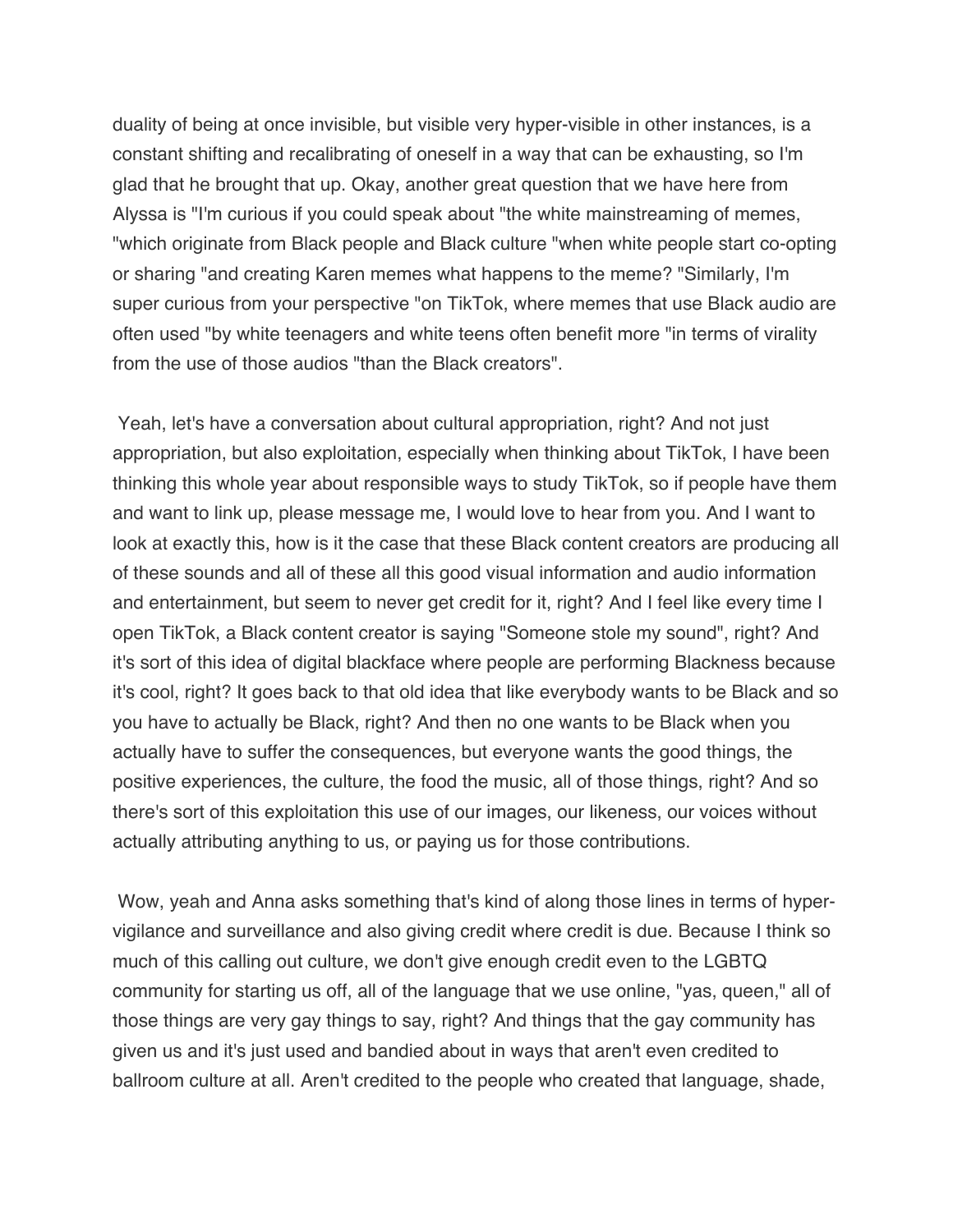all of those words are words that are used in those communities and then were co- opted and watered down in ways that I don't even recognize in many cases. And Anna asks along those lines, she says "Apryl your comments about white complicity on the sixth "make me think about how white womanhood is so complicit "in transphobia as well, in your research "have you noticed any threads "around intersectional trans issues?"

 Yeah, absolutely. There's a paper I'm thinking of and of course I can't think of the author or the name right now, but if you email me Anna, I will try to find it, where they talk about ability specifically and how it sort of intersects with trans rights issues and I think that there are a lot of parallels there and especially if we're thinking about the way that like going back to this idea of queer culture and queer ballroom culture, which again, yes, started by queer people, but started by queer Black people in particular, so again, it's like this pulling away and taking and stripping away from Black people, Black creators. And it's the same thing with these trans ideologies and these ideas about ability, which really help everyone, right? If the whole idea is that people should be respected, no matter of like how they identify, or what their body looks like or how their body is normative or non-normative quote unquote, then that benefits everyone not just people in those bodies. And I think that's something that we often come away from and people get excited about these languages and these ideas because they are beneficial, but then we need to always remember to credit and sort of give back to and interact with, those communities instead of just taking away from.

 Great, okay I think we have time for about two more questions. I'm going to go with Roslyn Satchel and Jenny Korn. Rosalyn asks "Recognizing the ways in which "activist communities are being targeted "via police surveillance technology, "that this is the outgrowth "of the history of racial terror of which you speak, "what can be done in terms of technology, policy "and practice to combat the violence "used by law enforcement? "Many scholars are deconstructing the problems, "but do you think that tech has the potential "to help activists fight back?"`

 Yeah, absolutely. I feel like there's so many examples where we are already seeing activists fighting back against tech, whether that is, I think it's called V G jab, I'm not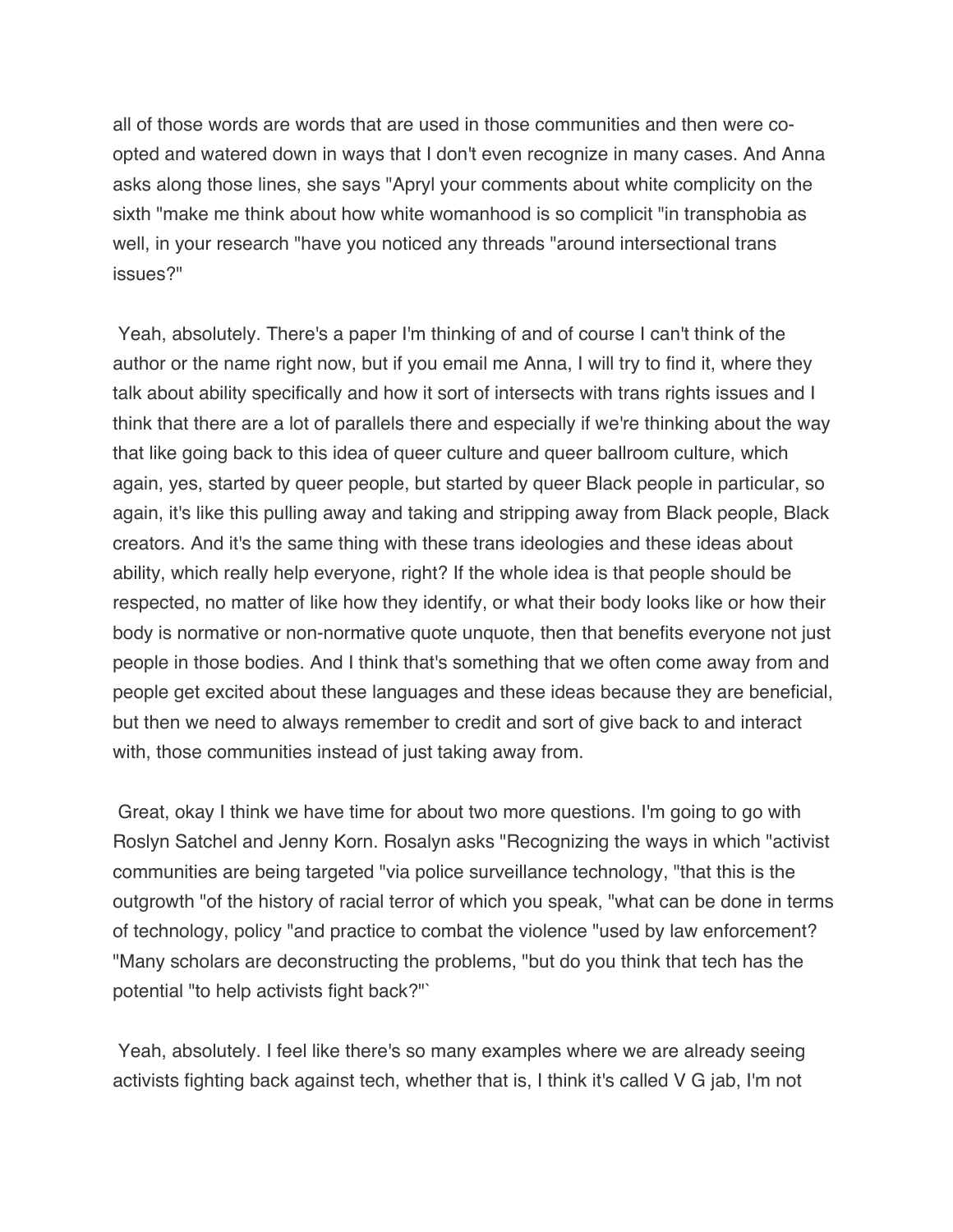even saying it right. V dazzle which I also feel it sounds like something else too, but talking about when people paint their faces before they go to protest, right? And so that they cannot be picked up by cameras, because we can see that people are using technology to pick out faces, Black faces that are at these protests and then penalize them. But the thing that I think is interesting is that now we're using that same technology, especially Black technologists are calling for that same technology to be used on the Capitol insurgency. Right? So if you can use that technology on us at BLM protests, then you can definitely use that technology on these actual domestic terrorists, right? Like that is an actual appropriate use of this technology, not on BLM protestors who are protesting peacefully down the city block, right? And not chanting like "death to Mike Pence," right? There's a completely different thing, and I think points to sort of like this appropriate use of these kinds of technologies and there are so many opportunities for Black technologists and Black policymakers to think about, how these technologies can be used to better Black communities instead of harming them. But ultimately we need to make sure that we're actually centering the communities that we're trying to protect, instead of just thinking about them, instead of being in conversation with them.

 That's great and I have a two-part question I would say, that we'll piggyback on that. Jenny wants to know if there are failed memes, 'cause we've only talked about successful ones. Are there any failed means that did not work because they pushed the envelope too far or just weren't funny? And Nickeel wants to know as, as someone who identifies as Asian American, what should be Asian-American's role specifically as being complicit in the violence of developing big tech surveillance at companies like Palantir and Amazon, he wants to know what he can personally do. So are there failed memes? Is there stuff that didn't work and what can the tech industry do specifically? He's asking about Asian-Americans

 Right, okay so I'm going to go with failed memes first. I'm sure there are, I can't think of any, but I'm not going to say no, because I'm sure there are some that just don't work that are maybe too scary to be funny. So I'm going to just leave that at that and if there are like, I would love to know what some of the failed ones look like. There's certainly some that don't gain as much traction and I think when these events happen too close together, one of them can sort of overshadow the other. I saw that happen a lot where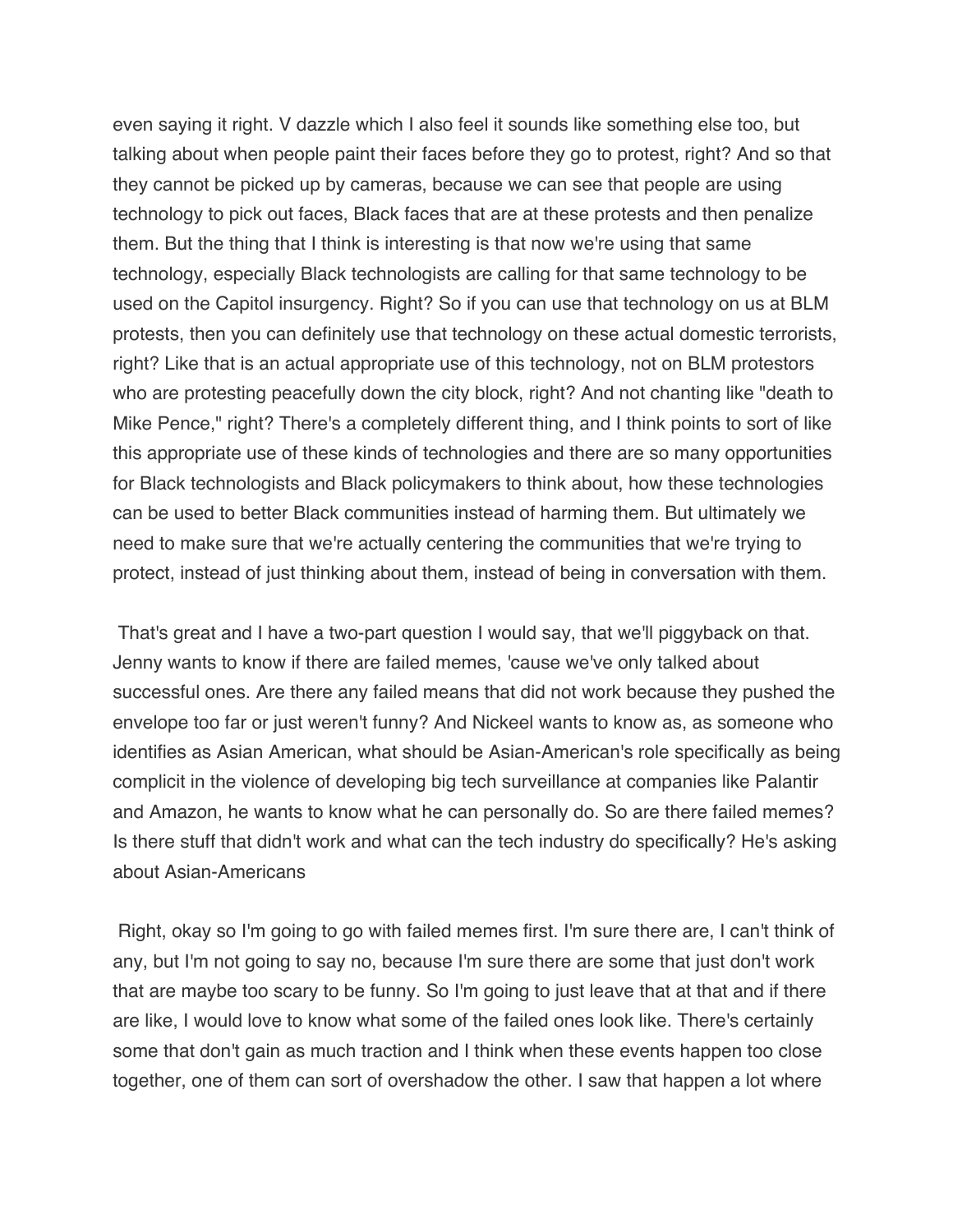some incidents just wouldn't get as much play, because they came right on the end of another one and people were already so deeply engrossed in conversation about the proceeding event. So for the question about Asians and this complicity, I appreciate this question a lot because it goes back to the conversation we were having earlier where we're sort of thinking about the ways that Asian women are complicit, right? And I think this myth of the model minority is really damaging, because Americans typically think of Asians as being white adjacent right? Like, no, they're not white, but they have a lot of the privileges of whiteness, because they're seen as the good minority, the high achieving, high performing, non-threatening minority, unlike Black and brown people. And so I think the first step really is just to recognize that and I know that there is already so much work out there that's acknowledging how Asians are complicit in racism in just the same way that race as a white people problem. I think it has to sort of become it has to be everyone's problem, right? Like Asian people also have to think about how their complicity, especially as designers, right? Where we take for granted some of the programming languages or the things that go into code, really it falls on each individual person to say, oh we should take a step back and think about the things that we're putting in here or to question the norms of a company or the norms of a coding schema, right? Like whatever that looks like, so thank you so much for that question. question.<br>Thank you Apryl. As we wrap, can you tell us how to keep in touch with you? What are

 the best ways Dr. Williams that you like to continue conversations and what new projects should we be looking out for?

 Yeah, definitely, thank you, Allissa. So please do feel free to email me at [aprilw@umich.edu](mailto:aprilw@umich.edu). I am slow to respond to emails. So if you email me and I don't respond, please ping me again. I'm not ignoring you. I'm just overwhelmed and so also you can message me on Twitter. I see those pretty quickly for more informal exchanges and so right now I'm working on a few different things, but my biggest thing is my book project on online dating. I'm working with some colleagues at Northeastern University and we're sort of looking at different trends on Tinder and I've done some interviews with people on Bumble and looking at the racialized dating experience. So hopefully that